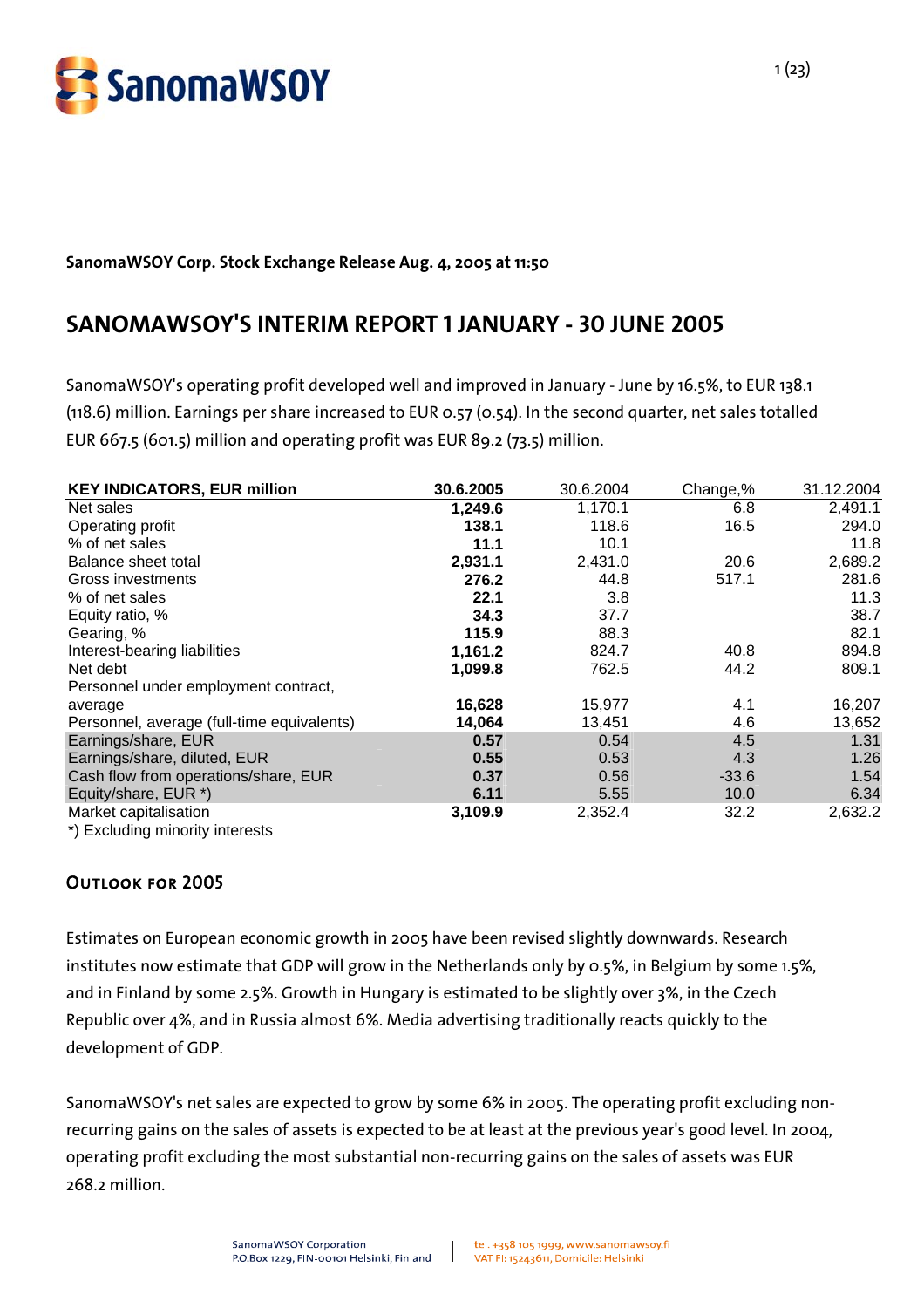

# Targets and Key Events

International expansion of the SanomaWSOY Group continued in the first half of 2005. Independent Media Holding, Russia's leading magazine publisher, was consolidated with Sanoma Magazines International at the beginning of March when the necessary approvals for the deal were received. In May, Rautakirja acquired the kiosk chain Lietuvos Spauda, which is the market leader in Lithuania. The deal is subject to the approval of the Lithuanian competition authorities. In June, Pressexpo, a distribution company owned by Independent Media was transferred to Rautakirja's ownership. The deal is subject to the approval of the Russian competition authorities. The units for press distribution in Romania and Lithuania were consolidated with Rautakirja during the first half of the year, and Sanoma Magazines began operating in Serbia and Montenegro in February.

Further investments were made in developing business and strengthening market positions. WSOY continued to share best practices and make use of synergy benefits in its new educational publishing business. SWelcom invested in TV channel Nelonen's programmes in particular. The Sanoma Kaupunkilehdet business unit for free sheets developed further, due to new distribution agreements and launches, among others. SanomaWSOY entered into the radio business when the competition authorities approved in May the purchase of Radio Helsinki's business operations by Helsingin Sanomat.

The Group also continued to focus on its core businesses. Rautakirja divested its restaurant operations in January, and Sanoma Lehtimedia sold the operations of Etelä-Karjalan Jakelu, a newspaper delivery business, to Finland Post in June. The deal will be effective as of 1 September 2005.

Profitability, internationalisation, growth, and development are SanomaWSOY's key strategic objectives. According to the financial targets published in May, SanomaWSOY's strategic target is to increase net sales faster than the growth of GDP in the main operating countries. The Group's strategic operating profit target is 12%. The target is based on the assumption that the development of the operational environment remains stable. SanomaWSOY began reporting in accordance with international IFRS standards as of 1 January 2005.

# Net Sales

In January - June, SanomaWSOY's net sales grew by 6.8% and totalled EUR 1,249.6 (1,170.1) million. After adjustment for changes in Group structure, net sales increased by 1.8%. Advertising sales represented 22% (21%) of the Group's total net sales.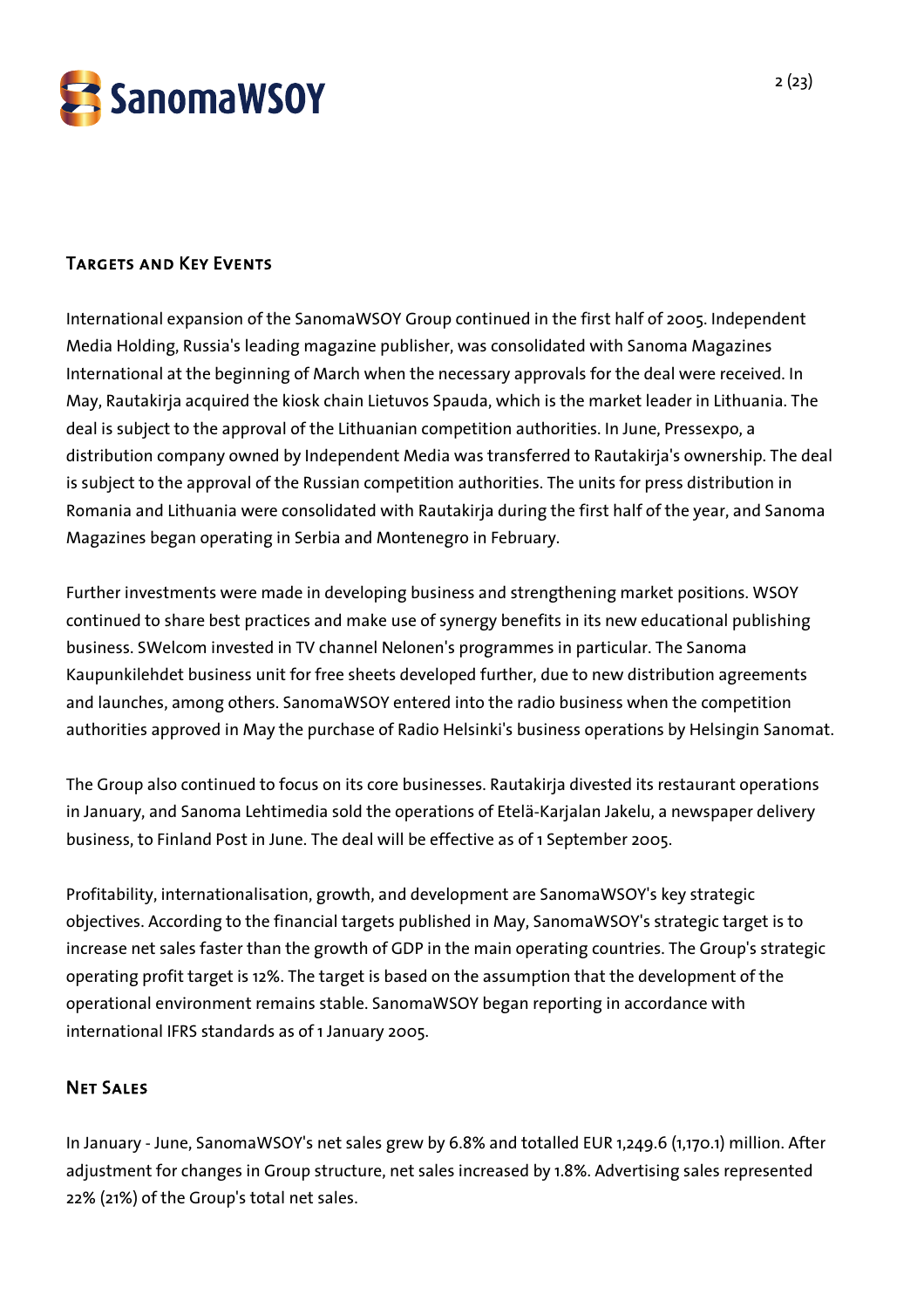

## Result

SanomaWSOY's result developed well. In the review period, operating profit increased by 16.5%, totalling EUR 138.1 (118.6) million. Operating profit was 11.1% (10.1%) of net sales. Result improved especially due to the new educational publishing operations of WSOY Division and a good performance by the Sanoma Division's Helsingin Sanomat. The most substantial non-recurring gains on the sales of assets amounted to EUR 4.0 (2.4) million. Operating profit excluding these gains grew by 15.5%.

The Group's net financial items totalled EUR -14.8 (-5.8) million. Financial income amounted to EUR 5.0 (15.5) million. In 2004, SanomaWSOY divested its share portfolio. There was no corresponding financial income in the review period. Financial expenses were EUR 19.8 (21.3) million and consisted mainly of interest expenses totalling EUR 16.6 (16.6) million.

Result before taxes grew to EUR 129.1 (117.2) million. Earnings per share increased to EUR 0.57 (0.54).

The impact of seasonal educational publishing increased after the acquisition in July 2004 and it continued to affect cash flow. In January - June, cash flow from operations totalled EUR 56.7 (85.5) million. Cash flow from operations per share was EUR 0.37 (0.56).

# Balance Sheet and Financial Position

At the end of June, the consolidated balance sheet totalled EUR 2,931.1 (2,431.0) million. SanomaWSOY's equity ratio was 34.3% (37.7%) and gearing 115.9% (88.3%). The equity amounted to EUR 949.1 (864.0) million. Investments were financed by existing credit facilities. Interest-bearing liabilities grew to EUR 1,161.2 (824.7) million, mainly due to acquisitions in January - June, and net debt increased to EUR 1,099.8 (762.5) million. The Group's liquidities totalled EUR 61.4 (62.2) million at the end of June.

The conversion of convertible capital notes into Series B shares after the review period improved the Group's equity ratio by some one percentage point.

#### Investments

SanomaWSOY invested EUR 276.2 (44.8) million in January - June. The largest investments were Sanoma Magazines' acquisition of Independent Media and the transfer of JHC Arena Holding and its multipurpose arena in Hamburg to Rautakirja's ownership. EUR 154.7 million was recorded as an investment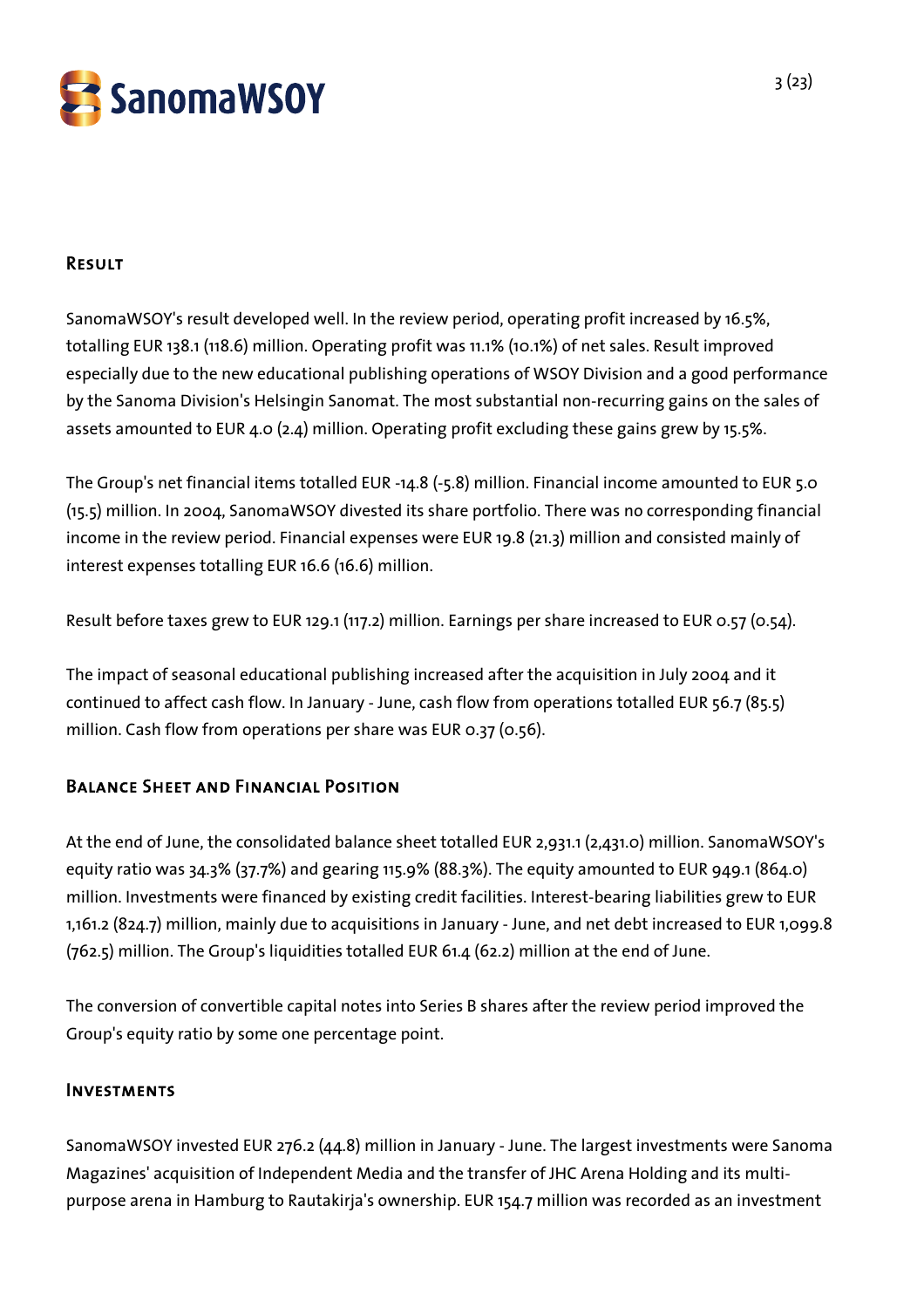

in Independent Media. Investment in the multi-purpose arena in Hamburg increased Rautakirja's balance sheet by EUR 76.5 million. R&D expenditure recorded as expenses amounted to EUR 8.8 (6.5) million.

# Operating Environment

Media advertising in Finland increased in January - June by 4% according to TNS Gallup Adex. Newspaper advertising grew by 6% and job advertising by 17%. Advertising in magazines increased by 4% and on television by 0.4%. According to advance information, magazine advertising remained at the previous year's level in the Netherlands and Belgium. However, its share in media advertising continued to decrease. Consumer confidence in the development of own economy remained high in Finland but was poor in the Netherlands and Belgium. The Finnish Food Marketing Association reported a slight decrease in retail trade in Finland in January - May.

The labour dispute of Finnish paper industry in May - June had no significant impact on SanomaWSOY. All newspapers, magazines, and books were published according to plan.

#### **ADMINISTRATION**

SanomaWSOY's Annual General Meeting of 12 April 2005 re-elected Robert Castrén, Jane Erkko, Paavo Hohti, and Robin Langenskiöld as members of the Board. Chairman Jaakko Rauramo, Sari Baldauf, who was elected as Vice Chairman, and members Sirkka Hämäläinen, Seppo Kievari, Hannu Syrjänen, and Sakari Tamminen continued on the Board.

#### Dividend

In line with the decision of the AGM, SanomaWSOY distributed a dividend of EUR 0.80 (1.00) per share for 2004, totalling EUR 122.5 million. The record date for dividend payment was 15 April 2005 and the dividend was paid on 22 April 2005.

#### **SHARES**

Trading with SanomaWSOY shares increased significantly in January - June, with a turnover of EUR 953.2 (219.1) million. Most of the shares traded, or some 49 million, were Series B. In March, the principal shareholders of SanomaWSOY, Aatos Erkko and the estate of Patricia Seppälä, sold a total of 10 million Series B shares, which improved the liquidity of the share considerably. In the review period, the average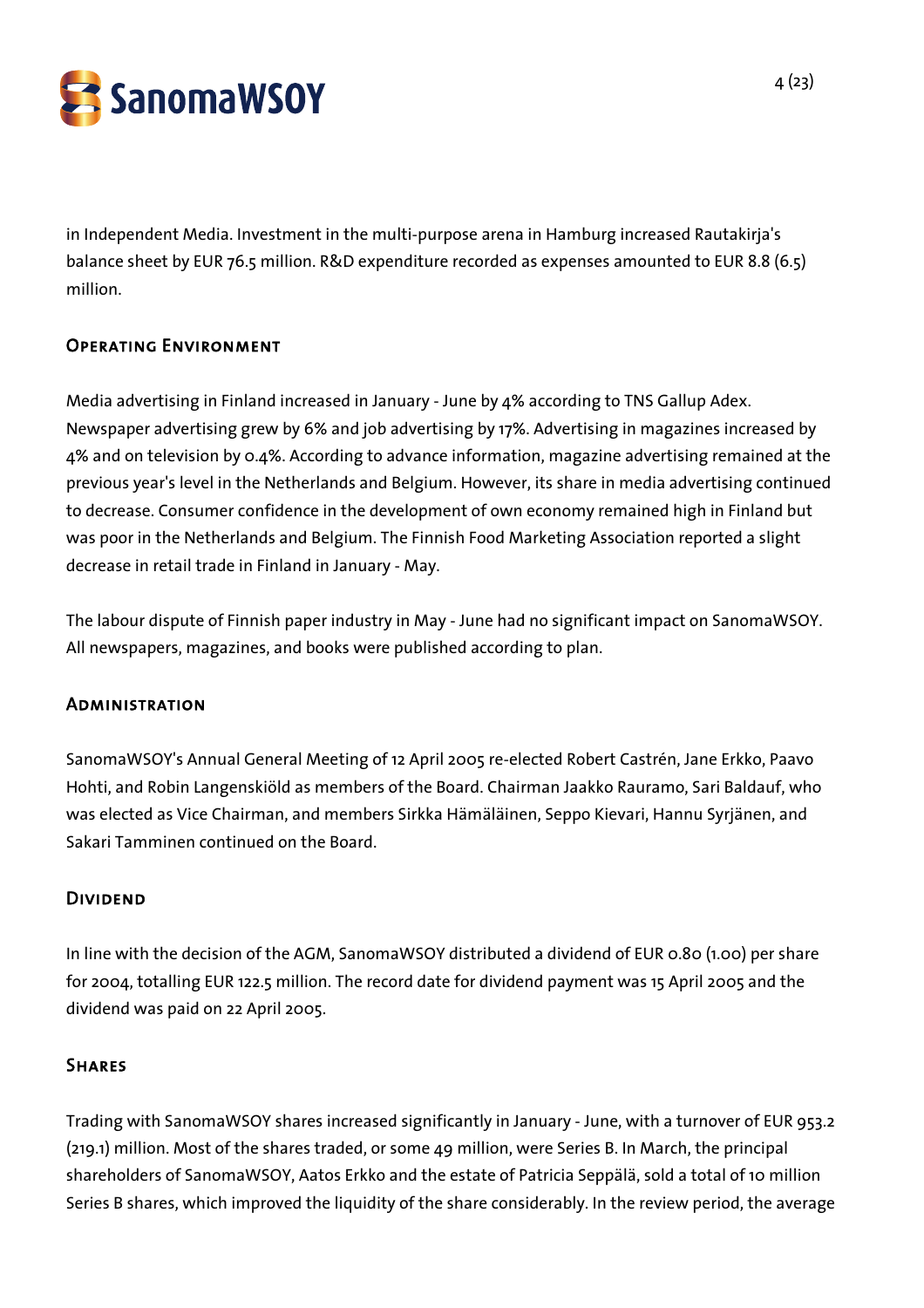

price of Series A shares was EUR 19.54 with a low of EUR 16.85 and a high of EUR 22.70. Series B shares were traded at an average price of EUR 19.30, varying between EUR 17.07 and EUR 20.90. SanomaWSOY's market capitalisation at the end of June was EUR 3,109.9 (2,352,4) million. The Company did not hold any of its own shares.

The conversion period of SanomaWSOY's convertible capital note began on 2 January 2002. The conversion price is EUR 15.91. SanomaWSOY has redeemed and invalidated a total of 4,944 debentures. Redeemed debentures are invalidated every six months.

In January - June, a total of 30 debentures were converted into 18,855 Series B shares. After the conversions, the loan totalled EUR 150.3 million. In addition, a total of 72,180 Series A shares were converted into Series B shares. At the end of June, SanomaWSOY's share capital was EUR 65,846,333.01. The number of Series B shares on the market was 130,003,695 and the number of Series A shares was 23,127,312.

After the review period, a total of 2,926 debentures were converted into 1,839,106 Series B shares. The increase of share capital was entered into the Trade Register on 22 July 2005 and the trading with the new shares began on 25 July 2005. Following the conversion, SanomaWSOY's share capital amounted to EUR 66,637,148.59 and the number of Series B shares grew to 131,842,801. The number of Series A shares remained at 23,127,312. After these conversions, the convertible capital note totalled EUR 121.0 million.

#### Authorisations of the Board

The AGM of 12 April 2005 authorised SanomaWSOY's Board to decide, within one year of the AGM, on an increase of share capital by one or more rights issues, issuance of one or more convertible bonds loans and/or option rights. The new shares issued shall be of Series B, and their aggregate number may not exceed 30,622,430 shares. The total increase of share capital may not exceed EUR 13,167,644.90. The authorisation excludes the personnel incentives.

The AGM also authorised the Board to decide, within one year of the AGM, to acquire the Company's own Series A and B shares. The acquisition will be made by using distributable funds. The aggregate book counter-value of the shares or the total votes conferred by such shares after the acquisition may not exceed 5% of the share capital or of the total votes of the Company. The shares will be acquired in the existing proportion of the different share classes.

The Board did not exercise the authorisations in the January - June period.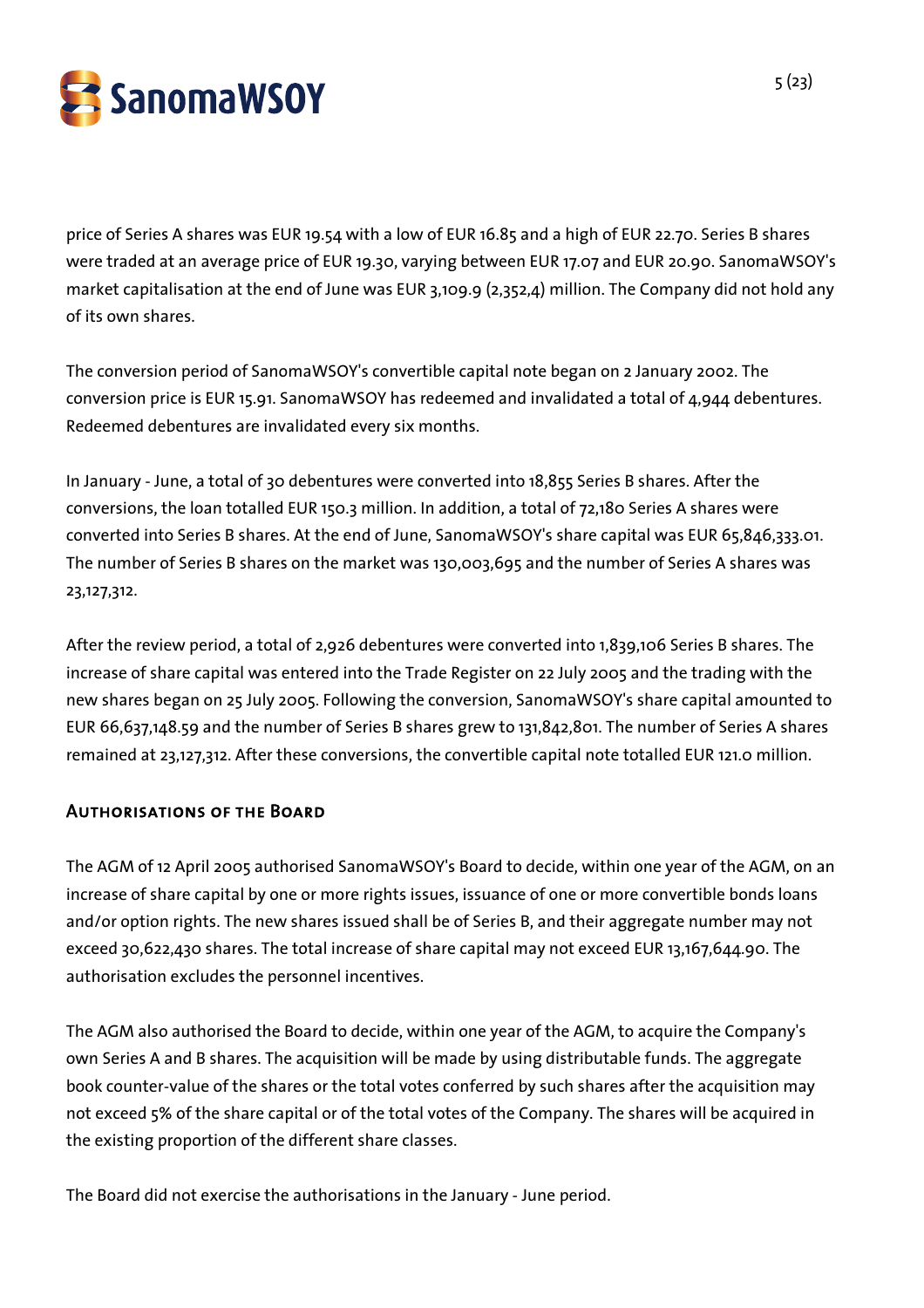

## Accounting Principles

SanomaWSOY began reporting in accordance with international IFRS standards as of 1 January 2005. Further information on the impact of the new accounting principles is given in the Stock Exchange Release published by the Group on 27 April 2005. The release is available at www.sanomawsoy.fi. The first Financial Statements according to the IFRS will be published for 2005.

#### Seasonal Fluctuation

About one fifth of SanomaWSOY's net sales are derived from advertising sales. Media advertising reacts quickly to changes in economic cycles. Development in media advertising has an impact on the net sales and result of Sanoma Magazines, Sanoma, and SWelcom. Advertising sales are influenced, among other things, by the number of newspaper and magazine issues published during each quarter, which varies yearly. TV advertising in Finland is usually strongest in the second and fourth quarters.

A major part of net sales and result in publishing and trade, among others, is accrued in the last quarter, particularly from Christmas sales. Also media advertising increases before Christmas. In educational publishing, net sales and result are mainly generated in the second and third quarters. Seasonal fluctuation in publishing also has an impact on printing.

SanomaWSOY operates in 20 European countries, across a wide variety of media sectors. Thus the Group's result is not heavily dependent on the development of any specific business unit. Nevertheless, seasonal fluctuation in businesses influences net sales and operating profit, and traditionally makes the first quarter the weakest and the last the strongest.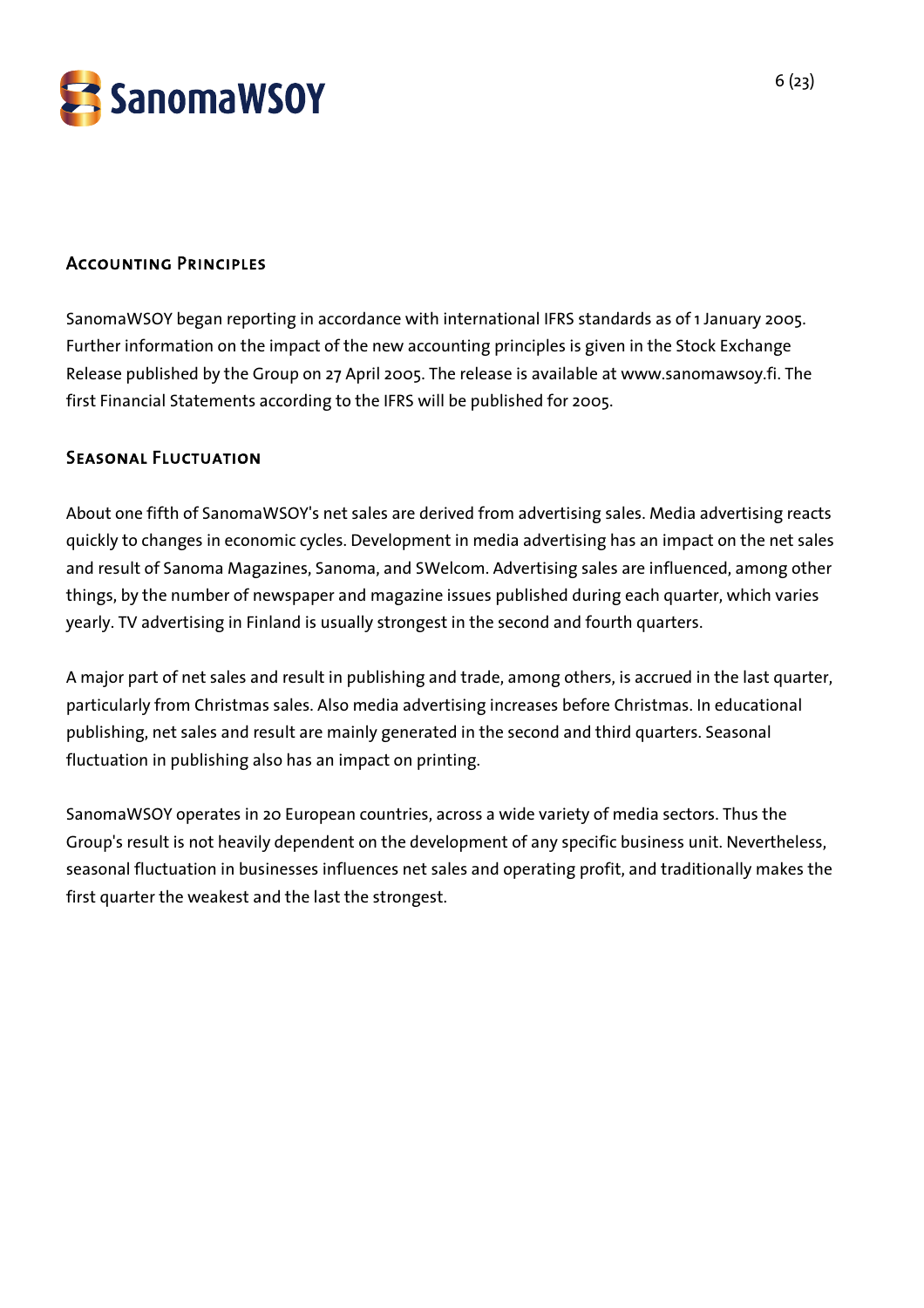

#### Sanoma Magazines

Magazine publishing and distribution. Sanoma Magazines is one of Europe' five largest magazine publishers. The Division publishes 278 titles in 12 countries: Belgium, Bulgaria, Croatia, the Czech Republic, Finland, Hungary, the Netherlands, Romania, Russia, Serbia and Montenegro, Slovakia, and Ukraine. Aldipress is the leading magazine distributor in the Netherlands.

| <b>KEY INDICATORS, EUR million</b>          | 30.6.2005 | 30.6.2004 | Change,% | 31.12.2004 |
|---------------------------------------------|-----------|-----------|----------|------------|
| Net sales                                   | 555.3     | 526.2     | 5.5      | 1,083.7    |
| Operating profit                            | 65.8      | 68.6      | $-4.1$   | 137.1      |
| % of net sales                              | 11.8      | 13.0      |          | 12.6       |
| Balance sheet total                         | 1,632.7   | 1,549.5   | 5.4      | 1,589.8    |
| Gross investments                           | 167.0     | 9.4       | 1,670.3  | 20.0       |
| Personnel under employment contract,        |           |           |          |            |
| average                                     | 5,056     | 4.511     | 12.1     | 4,522      |
| Personnel, average (full-time equivalents)  | 4,527     | 3,980     | 13.7     | 3,992      |
|                                             |           |           |          |            |
| <b>OPERATIONAL INDICATORS, 1.1 - 30.6.</b>  | 2005      | 2004      |          |            |
| Number of copies sold (press distribution / |           |           |          |            |
|                                             |           |           |          |            |

| Aldipress), thousands            | 56,712  | 59.580  |
|----------------------------------|---------|---------|
| Number of magazines published    | 278     | 232     |
| Magazine copies sold, thousands  | 209.178 | 202.562 |
| Number of advertising pages sold | 27.280  | 23,614  |

In January - June, Sanoma Magazines' net sales grew to EUR 555.3 (526.2) million. Net sales at Sanoma Uitgevers totalled EUR 252.5 (249.6) million. Sanoma Magazines International's net sales grew in almost all countries in which it operates, totalling EUR 92.8 (67.5) million. Independent Media, with operations in Russia and Ukraine, was consolidated with Sanoma Magazines International as of 1 March 2005. Sanoma Magazines Belgium's net sales decreased to EUR 93.3 (97.1) million and Sanoma Magazines Finland's increased to EUR 87.9 (86.1) million. Net sales at Aldipress grew to EUR 57.8 (54.9) million. After adjustment for changes in Group structure, the Division's net sales increased by 1.5%.

Sanoma Magazines' advertising sales increased by 14% in January - June, due mainly to the new operations and accounted for 22% (20%) of the Division's total net sales. Despite the weak consumer spending trends in the Dutch market, Sanoma Uitgevers' advertising sales were at the previous year's level. The advertising sales in most of Sanoma Magazines International's countries developed well. Sales in the Czech Republic decreased due to continuing intense competition. In Sanoma Magazines Belgium, special formulas were successful. The advertising sales of some magazines decreased in Sanoma Magazines Finland.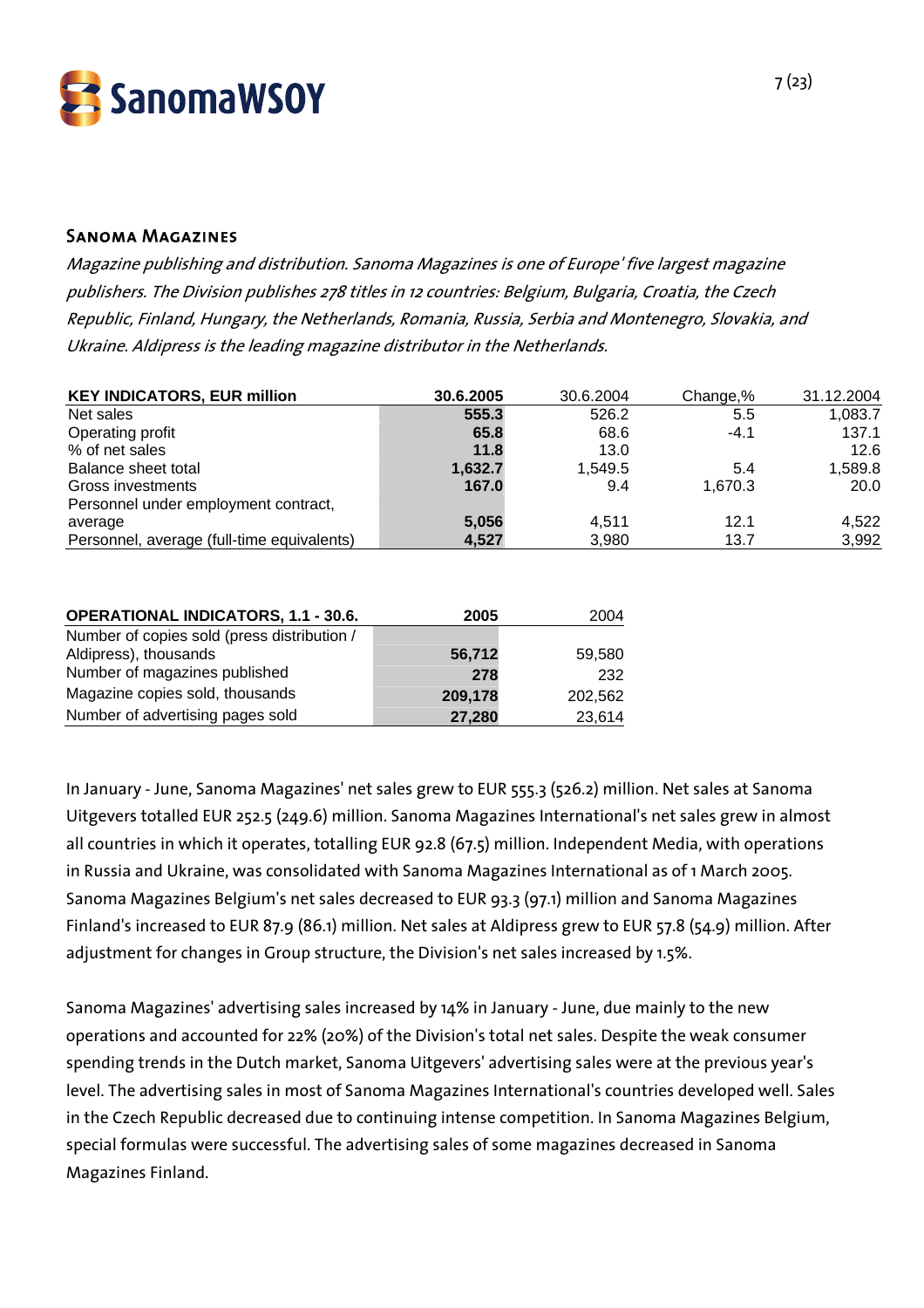

The Division's circulation sales grew by 4% and represented 57% (58%) of total net sales. Circulation sales remained stable at Sanoma Uitgevers despite the strong competition. Circulation sales in Sanoma Magazines International increased in all countries with the exception of the Czech Republic where sales were stable, despite the difficult market situation and reduced consumer spending. Sanoma Magazines Belgium's circulation sales were at the previous year's level. Circulation sales in Sanoma Magazines Finland grew.

Sanoma Magazines' operating profit decreased to EUR 65.8 (68.6) million. In 2004, the Division's operating profit included a EUR 2.4 million non-recurring gain on the sale of Milvus Förlags. Sanoma Uitgevers' result decreased slightly. Operating profit at Sanoma Magazines International grew a little, mainly due to the new operations. Sanoma Magazines Belgium's result improved due to lower operational costs and timing differences. Sanoma Magazines Finland's operating profit decreased. Aldipress' result remained almost stable despite a decrease in the number of distributed single copies.

Sanoma Uitgevers' President changed and Ms Christina von Wackerbarth was appointed President (acting) as of 8 June 2005.

In 2005, Sanoma Magazines' net sales are estimated to grow. Operating profit including Independent Media is expected to remain to some extent below that of 2004 due to continuing investments in future growth and expansion into new markets. In addition, it is uncertain what is happening in the Dutch magazine advertising market.

#### Sanoma

Newspaper publishing and printing. Sanoma publishes and prints Finland's leading newspapers, Helsingin Sanomat and Ilta-Sanomat. Sanoma's titles also include the dailies Etelä-Saimaa, Kymen Sanomat, and Kouvolan Sanomat among others, the business daily Taloussanomat, the free sheet Uutislehti 100, the sports and betting weekly IS Veikkaaja, the free-ad publication Keltainen Pörssi as well as free sheets and local papers in Southern Finland.

| <b>KEY INDICATORS, EUR million</b>         | 30.6.2005 | 30.6.2004 | Change,% | 31.12.2004 |
|--------------------------------------------|-----------|-----------|----------|------------|
| Net sales                                  | 223.0     | 213.7     | 4.3      | 435.2      |
| Operating profit                           | 30.5      | 24.4      | 24.7     | 70.8       |
| % of net sales                             | 13.7      | 11.4      |          | 16.3       |
| Balance sheet total                        | 464.0     | 442.6     | 4.8      | 474.5      |
| Gross investments                          | 10.7      | 16.0      | $-32.9$  | 24.9       |
| Personnel under employment contract,       |           |           |          |            |
| average                                    | 2,788     | 2.723     | 2.4      | 2,746      |
| Personnel, average (full-time equivalents) | 2,379     | 2,377     | 0.1      | 2,389      |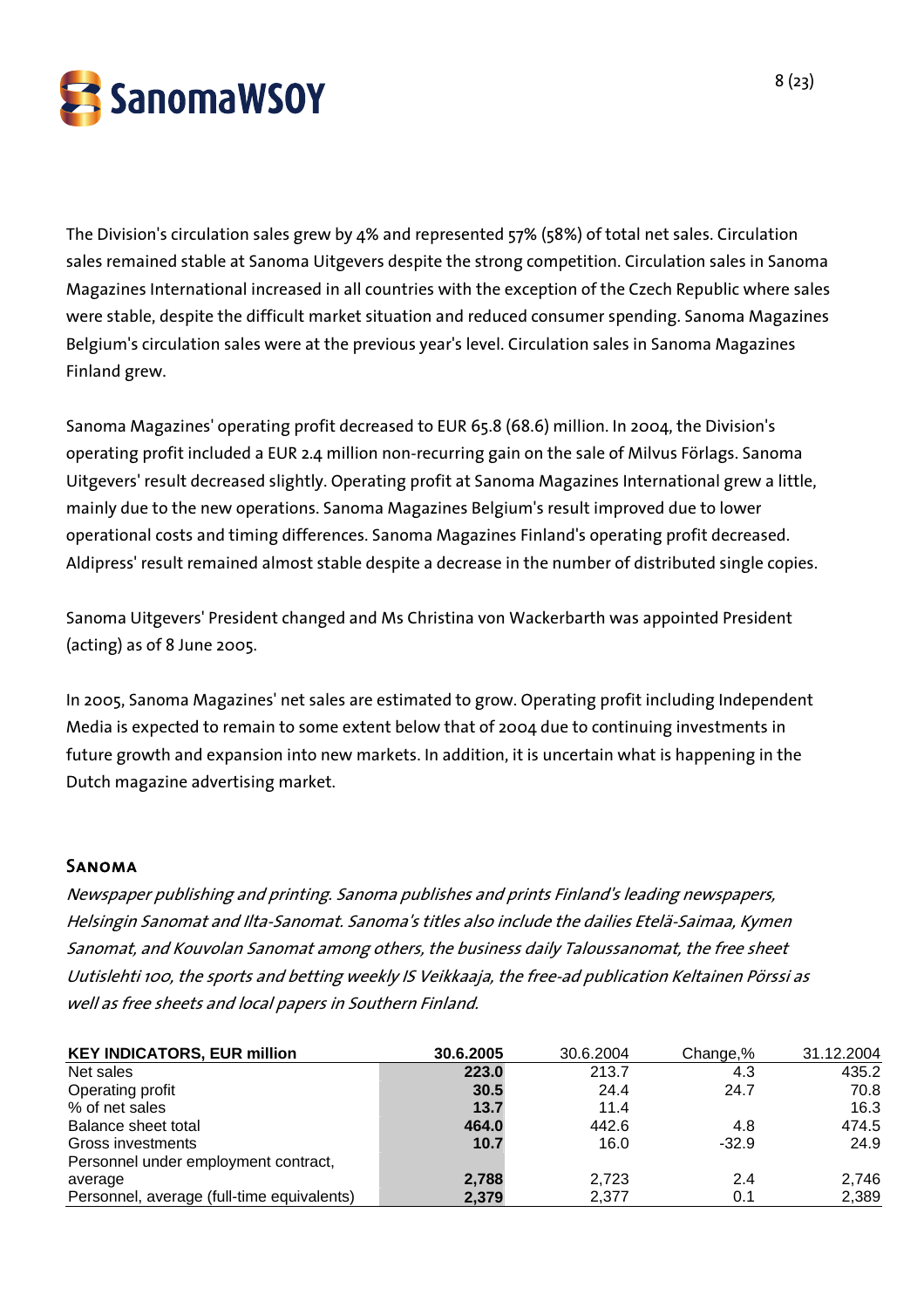

| <b>OPERATIONAL INDICATORS, 1.1 - 30.6.</b> | 2005   | 2004    | 2003    |
|--------------------------------------------|--------|---------|---------|
| <b>HELSINGIN SANOMAT</b>                   |        |         |         |
| Weekday circulation, copies*)              |        | 424.598 | 429.244 |
| Sunday circulation, copies*)               |        | 492,385 | 500,269 |
| Advertising volume (column metres)         | 20,795 | 20,432  |         |
| <b>ILTA-SANOMAT</b>                        |        |         |         |
| Circulation, copies*)                      |        | 201,281 | 198,693 |
| Advertising volume (column metres)         | 3,516  | 3.316   |         |
| TALOUSSANOMAT                              |        |         |         |
| Circulation, copies*)                      |        | 39,229  | 34.784  |
| Advertising volume (column metres)         | 1,173  | 1,327   |         |
|                                            |        |         |         |

\*) Audited circulation figures 1.1 - 31.12.

Sanoma's net sales increased to EUR 223.0 (213.7) million in the first half of the year. Helsingin Sanomat was particularly successful, its net sales increased to EUR 130.8 (126.1) million, due to increased advertising and circulation sales. Ilta-Sanomat's (previously: IS Business Unit) net sales amounted to EUR 46.3 (47.0) million. Sanoma Lehtimedia's net sales grew to EUR 24.4 (23.4) million, influenced mainly by advertising sales.

Advertising sales grew by 8% in the first half of 2005 and accounted for 51% (49%) of Sanoma's net sales. Advertising sales grew in all business units. In the second quarter, Sanoma's advertising sales increased by 7%. Job advertising in Helsingin Sanomat grew by 13% in January - June. The new Sanoma Kaupunkilehdet business unit for free sheets accounted for a third of the increase in Sanoma's advertising sales.

Sanoma's circulation sales reached the previous year's level and accounted for 42% (43%) of net sales. Helsingin Sanomat's circulation decreased slightly, as did that of Ilta-Sanomat, whose market share among tabloids was 60.5% (61.9%). Taloussanomat and Etelä-Saimaa increased their circulation.

Sanoma's operating profit grew to EUR 30.5 (24.4) million, particularly due to increased advertising sales. Operating profit improved especially in Helsingin Sanomat.

The Sanoma Kaupunkilehdet business unit's market position improved significantly. In April, the free sheet Kaupunkilehti Kymppi was introduced in Eastern Helsinki, and agreements were signed for the distribution of Uutislehti 100 in around 600 buses as well as trams and metro stations in Helsinki. In June, the Finnish operations of the Nöjesguiden sheet were acquired. The business will be transferred to Sanoma as of 1 September 2005.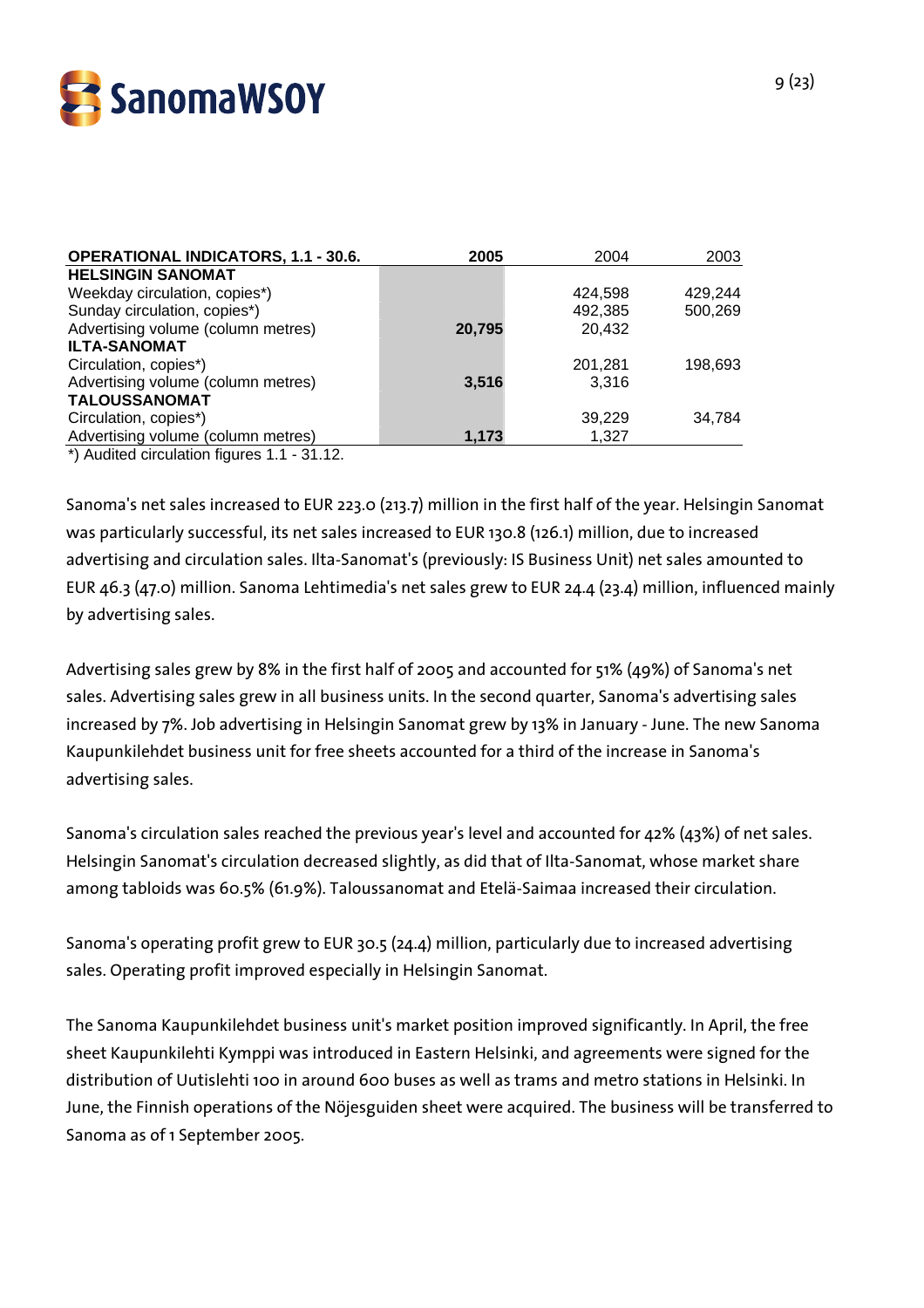

Helsingin Sanomat strengthened its local position and cross media strategy by acquiring Radio Helsinki. The deal was finalised in May. In June, Sanoma Lehtimedia sold the business operations of Etelä-Karjalan Jakelu Oy to Finland Post. The deal will be effective as of 1 September 2005. After the review period, Keltainen Pörssi became the largest service for classified ads in Finland as Ilta-Sanomat acquired online auction service Huuto.net.

Growth in media advertising is expected to continue in the second half of 2005 slightly slower than in the first half of this year. Sanoma's advertising sales are expected to grow at least in line with this general trend. The Division's net sales are expected to grow. Comparable operating profit is estimated to be at least at the previous year's level.

#### **WSOY**

Educational publishing, publishing, printing, and diaries. WSOY is Finland's largest book publisher and a significant European educational publisher. WSOY is also one of the largest book printers and the leading diary publisher in the Nordic region.

| 30.6.2005 | 30.6.2004    | Change,%     | 31.12.2004 |
|-----------|--------------|--------------|------------|
| 142.2     | 91.4         | 55.6         | 253.9      |
| 21.0      | 6.8          | 207.9        | 29.1       |
| 14.8      | 7.5          |              | 11.5       |
| 507.3     | 215.0        | 135.9        | 486.1      |
| 4.5       | 5.1          | $-10.9$      | 204.7      |
|           |              |              |            |
| 2,417     | 1,937        | 24.8         | 2,188      |
| 2,224     | 1,819        | 22.3         | 2,025      |
|           |              |              |            |
| 2005      | 2004         |              |            |
|           |              |              |            |
| 382       | 309          |              |            |
| 58        | 41           |              |            |
|           |              |              |            |
| 434       | 476          |              |            |
| 68        | 101          |              |            |
|           |              |              |            |
|           |              |              |            |
|           |              |              |            |
|           | 9.3<br>8,227 | 9.3<br>7,594 |            |

\*) Units in Finland

WSOY's net sales grew to EUR 142.2 (91.4) million, particularly due to greater demand for books in the second quarter and the acquisition of Malmberg Investments in July 2004. Following the acquisition, WSOY's educational publishing units in Finland, the Netherlands, Belgium, and Poland, were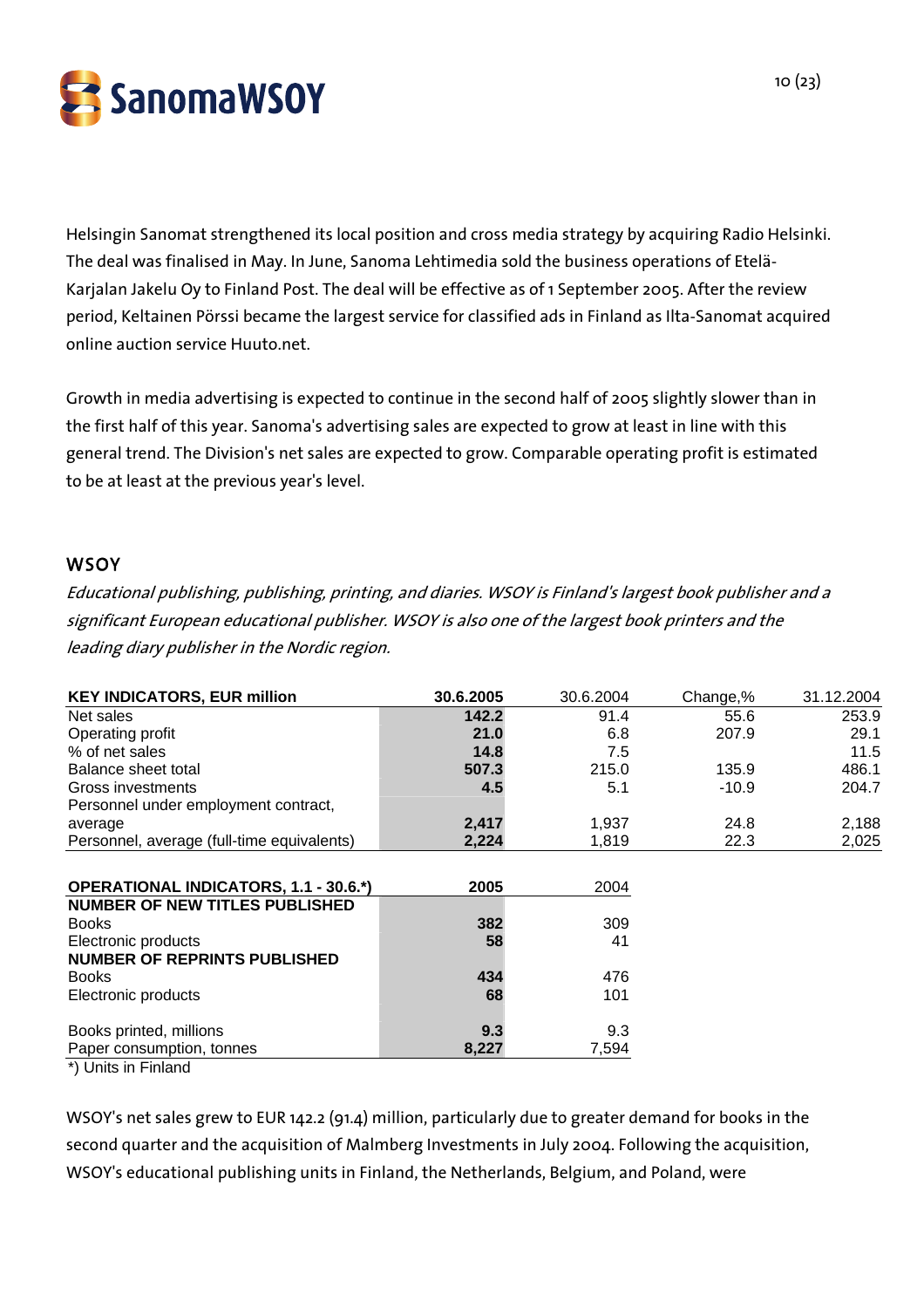

reorganised under a new educational publishing business. Previously, educational publishing was reported as part of publishing. After adjustment for changes in Group structure, net sales grew by 1.0%.

Net sales in educational publishing grew to EUR 74.1 (22.8) million, mainly due to operations in the Netherlands and Belgium. Sales developed well in Finland, too. Growth was partly due to deliveries being made already in the second quarter. Integration between the educational units in different countries continued.

Net sales in publishing increased to EUR 43.3 (42.6) million. General literature, particularly children's and juvenile books, as well as translated fiction, continued to sell well, as did business-to-business books and multi-volume books. In 2004, Finnish publishers began publishing new titles also for the summer season. This has increased sales. Sales to bookstores and other dealers grew by almost 20% in January - June. Sales through book clubs fell due to a decrease in membership.

Net sales in printing totalled EUR 27.6 (28.8) million. The digital printer Dark continued to grow. Sales of the book printer WS Bookwell suffered from repair work at the Juva site. Sävypaino is part of Lönnberg Painot Oy specialising in printing of advertising materials. Sävypaino's operations will be consolidated with the F.G. Lönnberg unit in order to improve its service range and competitive position.

Net sales in diaries amounted to EUR 3.2 (3.5) million. Transfer of production operations from Norway to Finland and Estonia is estimated to improve profitability significantly in 2005.

WSOY's operating profit grew to EUR 21.0 (6.8) million. Growth was particularly generated by new educational publishing operations.

WSOY's net sales and operating profit for 2005 are expected to grow significantly, due to the international expansion of educational publishing, among others. The development is also expected to be positive in the other businesses.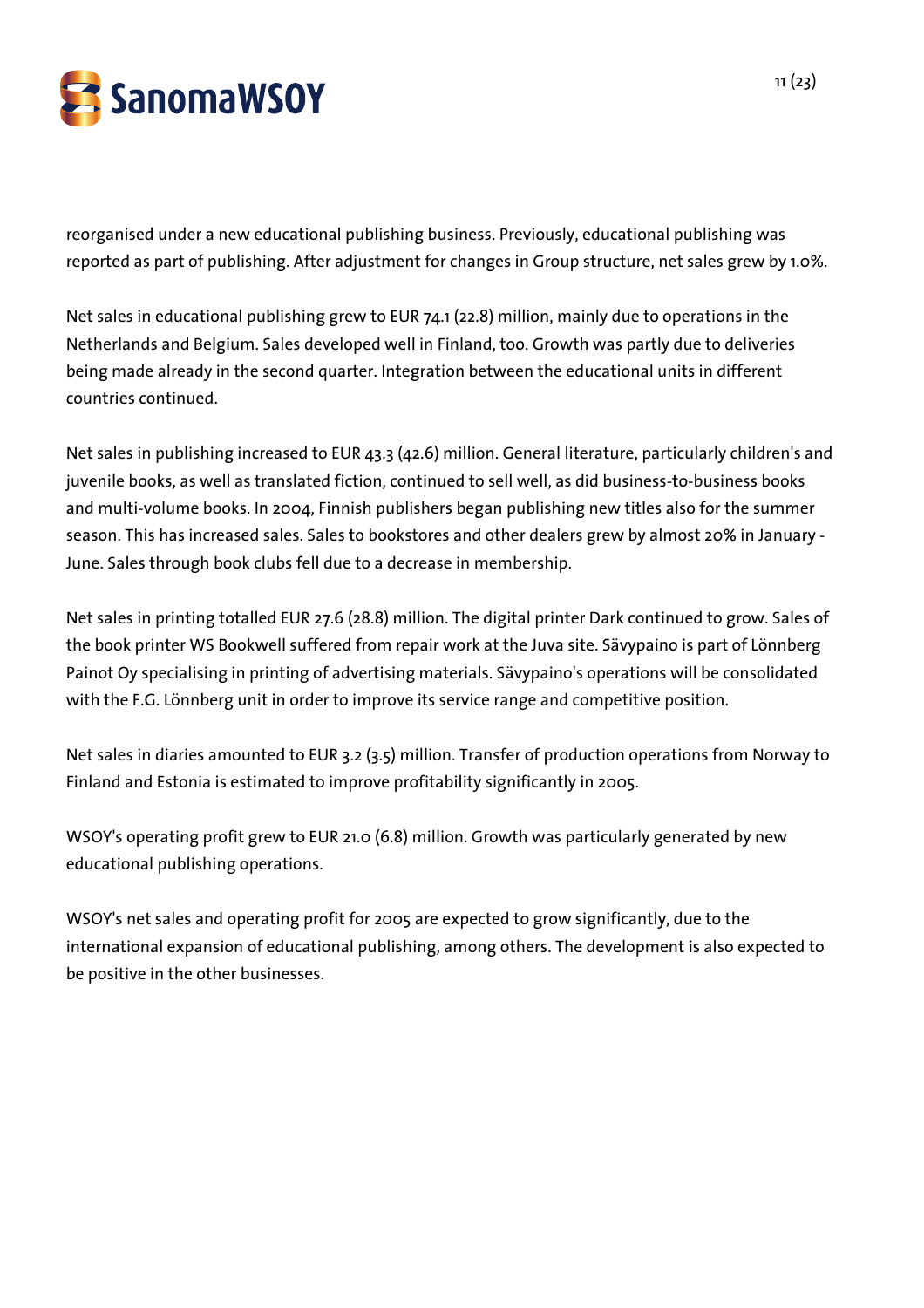

## **SWELCOM**

Electronic media. SWelcom's unit, TV channel Nelonen, is Finland's third most important advertising medium. HTV (Helsinki Television) is the country's largest cable TV company.

| <b>KEY INDICATORS, EUR million</b>         | 30.6.2005 | 30.6.2004 | Change,% | 31.12.2004 |
|--------------------------------------------|-----------|-----------|----------|------------|
| Net sales                                  | 60.9      | 59.3      | 2.7      | 117.5      |
| Operating profit                           | 4.8       | 4.3       | 13.7     | 9.6        |
| % of net sales                             | 8.0       | 7.2       |          | 8.2        |
| Balance sheet total                        | 141.1     | 141.0     | 0.1      | 135.0      |
| Gross investments                          | 3.7       | 5.1       | $-27.8$  | 10.7       |
| Personnel under employment contract,       |           |           |          |            |
| average                                    | 420       | 418       | 0.5      | 415        |
| Personnel, average (full-time equivalents) | 379       | 381       | $-0.5$   | 378        |
|                                            |           |           |          |            |
| <b>OPERATIONAL INDICATORS, 1.1 - 30.6.</b> | 2005      | 2004      |          |            |
| Nelonen's share of Finnish TV advertising  | 31.1%     | 29.4%     |          |            |
| Nelonen's daily coverage                   | 42%       | 43%       |          |            |
| Nelonen's national commercial viewing      |           |           |          |            |
| share                                      | 23.2%     | 24.3%     |          |            |
| Nelonen's national viewing share           | 11.6%     | 12.2%     |          |            |
| Number of connected households,            |           |           |          |            |
| thousands $(30.6.)$                        | 286       | 270       |          |            |
| Number of pay TV subscriptions, thousands  |           |           |          |            |
| (30.6.)                                    | 35        | 33        |          |            |
| Number of broadband internet connections,  |           |           |          |            |
| thousands (30.6.)                          | 58        | 47        |          |            |

SWelcom's net sales grew to EUR 60.9 (59.3) million in January - June. After adjustment for changes in Group structure, net sales grew by 4.2%. Figures for the comparable period included Måndag, sold in April 2004. Advertising sales totalled 59% (58%) of SWelcom's net sales.

Nelonen's net sales increased to EUR 36.1 (34.1) million. In January - June, the channel's share in TV advertising grew to more than 31%. In June, Nelonen reached its all time high market share, 34.8%. Its share of commercial viewing amongst the most important target group for advertising sales (women aged 25 - 44) increased to 32.5% (30.2%) in the second quarter. The target group was especially attracted by Finnish versions of the reality TV programmes Queer Eye for the Straight Guy and Under Construction. Nelonen's investments in programmes for the autumn are significant, and are expected to increase both viewing and market shares.

The number of HTV's pay TV and broadband subscribers increased in January - June. Despite growing subscriptions, net sales decreased slightly since price competition in the consumer market for broadband services grew stronger and the number of new households connected to the cable network returned to normal level after the record years of 2002 - 2004.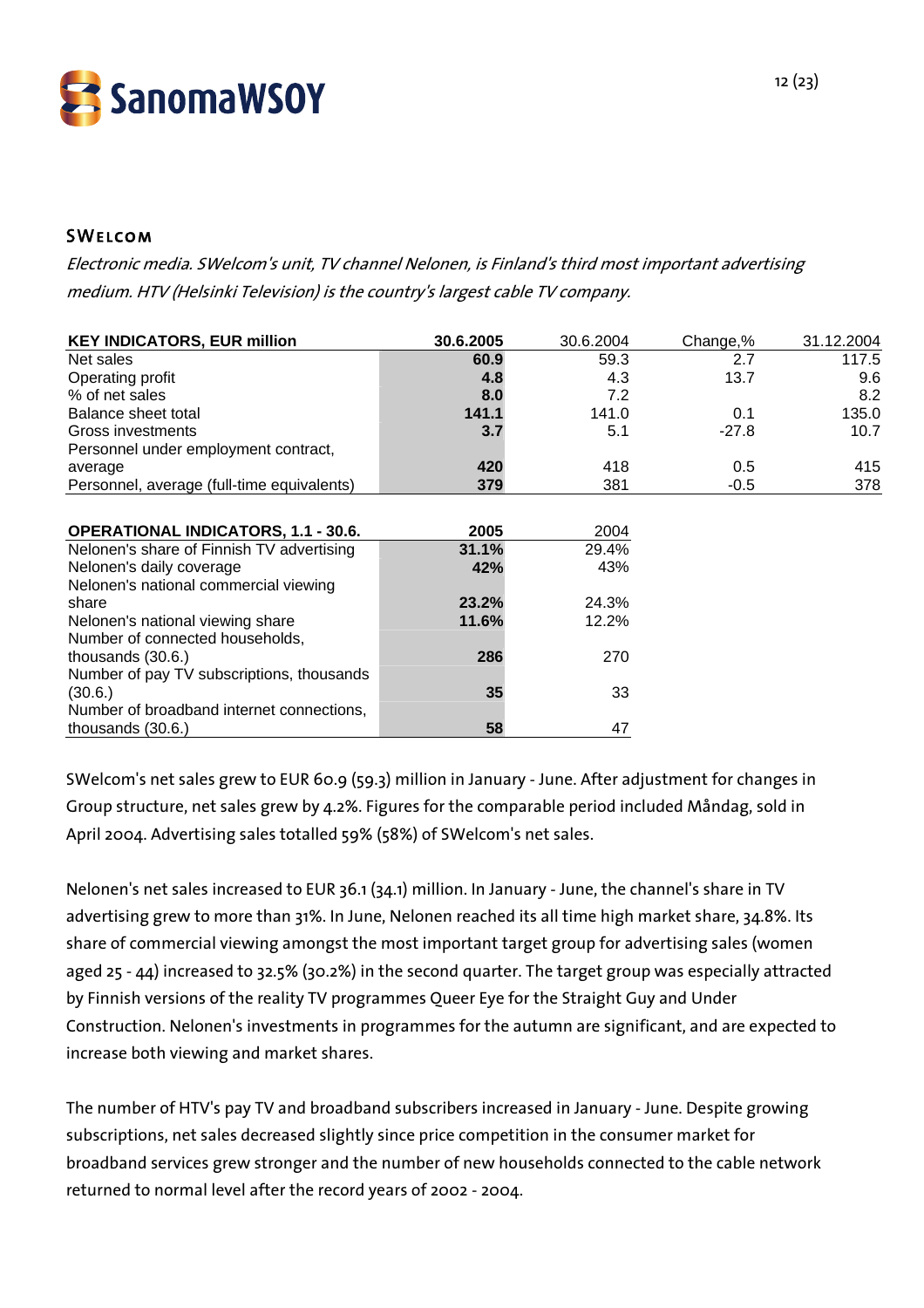

SWelcom's operating profit grew to EUR 4.8 (4.3) million due to good development at Nelonen. Growth in operating profit was weakened by the decreasing prices for broadband services.

In June, SWelcom announced the consolidation of its TV operations, i.e. Nelonen, HTV, and Werne, into one company as of 1 January 2006. This merger will simplify SWelcom's structure and improve efficiency. It will also improve SWelcom's ability to respond to the challenges of integrating electronic communications.

In 2005, SWelcom's net sales are expected to grow. SWelcom's result is influenced, in addition to Nelonen's advertising sales, by increased price competition in broadband services. Operating profit is estimated to remain at the previous year's level.

#### Rautakirja

Kiosk operations, press distribution, bookstores, and entertainment. Rautakirja is the market leader in kiosk operations, press distribution, and movie theatres in Finland and the Baltic countries. In addition, it is the market leader in bookstores in Finland. Press distribution has extended to Romania and Russia, and kiosk operations to the Czech Republic.

| <b>KEY INDICATORS, EUR million</b>          | 30.6.2005 | 30.6.2004 | Change,% | 31.12.2004 |
|---------------------------------------------|-----------|-----------|----------|------------|
| Net sales                                   | 293.0     | 305.0     | $-3.9$   | 659.7      |
| Operating profit                            | 17.8      | 15.5      | 14.9     | 47.2       |
| % of net sales                              | 6.1       | 5.1       |          | 7.1        |
| Balance sheet total                         | 372.7     | 341.5     | 9.1      | 369.2      |
| Gross investments                           | 90.4      | 8.6       | 947.5    | 18.0       |
| Personnel under employment contract,        |           |           |          |            |
| average                                     | 5,877     | 6,314     | $-6.9$   | 6,261      |
| Personnel, average (full-time equivalents)  | 4,489     | 4,821     | $-6.9$   | 4,795      |
|                                             |           |           |          |            |
| <b>OPERATIONAL INDICATORS, 1.1 - 30.6.</b>  | 2005      | 2004      |          |            |
| Customer volume in kiosk operations,        |           |           |          |            |
| thousands *)                                | 55,357    | 57,803    |          |            |
| Customer volume in bookstore operations,    |           |           |          |            |
| thousands *)                                | 2,573     | 2,556     |          |            |
| Customer volume in movie theatres,          |           |           |          |            |
| thousands                                   | 2,923     | 3,321     |          |            |
| Number of copies sold (press distribution), |           |           |          |            |
| thousands                                   | 117,893   | 83,038    |          |            |
| *) Units in Finland                         |           |           |          |            |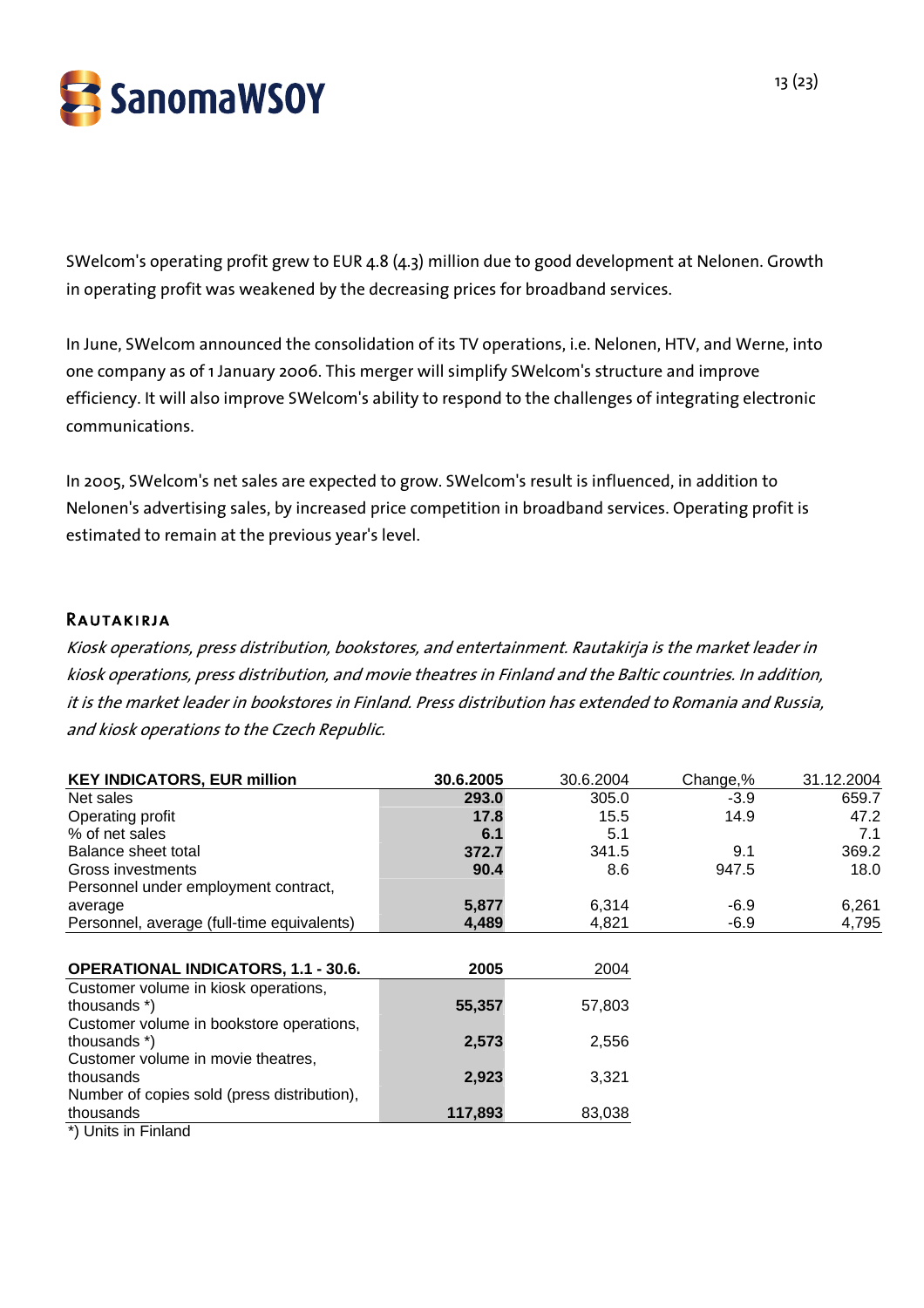

Rautakirja's net sales totalled EUR 293.0 (305.0) million in the first half of the year. Net sales decreased in Finland as Rautakirja divested its restaurant operations and sold its highway service area operations to Neste Marketing in December 2004. Also, net sales from kiosk operations, press distribution, and movie theatres declined slightly in Finland. Net sales increased in its other countries. Finland accounted for 84% (90%) of net sales. After adjustment for changes in Group structure, the Division's net sales remained at the previous year's level.

Kiosk operations generated net sales of EUR 168.5 (170.2) million. Net sales declined in Finland due to beer price competition in the retail trade and decreased lottery sales, while sales of sweets and cigarettes increased. In Finland, the introduction of a new cash register system continued. This system enables the sales of new products and services in R-kiosks from this and next year onwards. Rautakirja signed a cooperation agreement with TeliaSonera on sales of electronic talk time, and with VR on sales of train tickets. In other countries, net sales increased in kiosk operations.

Net sales from press distribution grew to EUR 47.1 (39.6) million, mainly due to new operations in Lithuania and Romania. Net sales grew in Estonia and Latvia but declined slightly in Finland. Sales of magazines developed favourably in Finland but sales of newspapers declined slightly.

Net sales from bookstores grew to EUR 50.5 (48.4) million. Net sales grew both in Finland and in Estonia. Sales of paperbacks, fiction, and non-fiction were particularly successful. New outlets were opened in the second quarter in the Kamppi Business Centre in Helsinki and Koskikeskus in Tampere, and in the Kristiine Centre in Tallinn.

The entertainment business comprises movie theatres in Finland and the Baltic countries, and a multipurpose arena in Hamburg, which was transferred to Rautakirja's ownership in February 2005. Net sales grew to EUR 29.8 (26.1) million due to new operations. Movie theatres' net sales fell slightly in all countries in which Rautakirja operates due to supply: movies experienced their weakest six months for almost 20 years all over the world. However, Finnkino increased its market share in Finland.

Net sales from other operations totalled EUR 2.6 (26.4) million. Highway service areas were included in net sales in January only, whereas in the previous year, they were part of Rautakirja for the full year.

Rautakirja's operating profit grew to EUR 17.8 (15.5) million as a result of the gain on the sale of restaurant operations. Rautakirja's most significant non-recurring gains on the sales of assets amounted to EUR 4.0 (0.0) million in January - June. Operating profit grew in press distribution but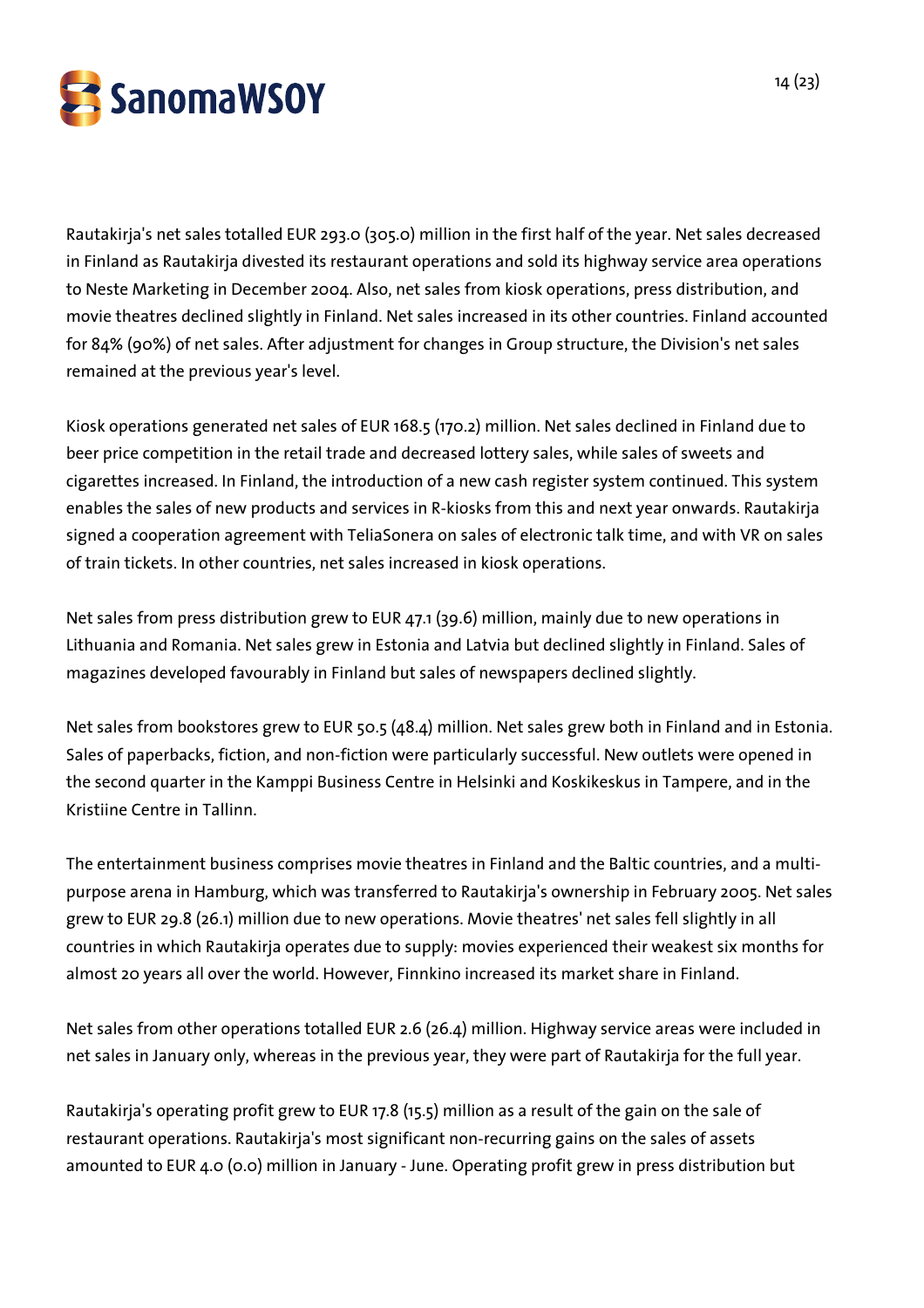

declined in kiosk operations and entertainment. Operating profit from bookstores remained at the previous year's level.

In May, Rautakirja acquired Lietuvos Spauda, a Lithuanian kiosk chain with 540 outlets and net sales of about EUR 17 million in 2004. In June, Rautakirja expanded to Russia by acquiring the press distribution company TK Pressexpo. Pressexpo has a 15% share in modern newsstand sales of papers in the Moscow region. The acquisitions are subject to the approval of the respective competition authorities.

Competition will continue to be intense in 2005 in retail but Rautakirja's heavy investments in business concepts, personnel, and ICT development as well as in acquisitions will also secure success during this year. Comparable net sales are expected to grow, particularly outside Finland. Comparable operating profit is expected to improve.

Helsinki, 4 August 2005

Board of Directors SanomaWSOY Corporation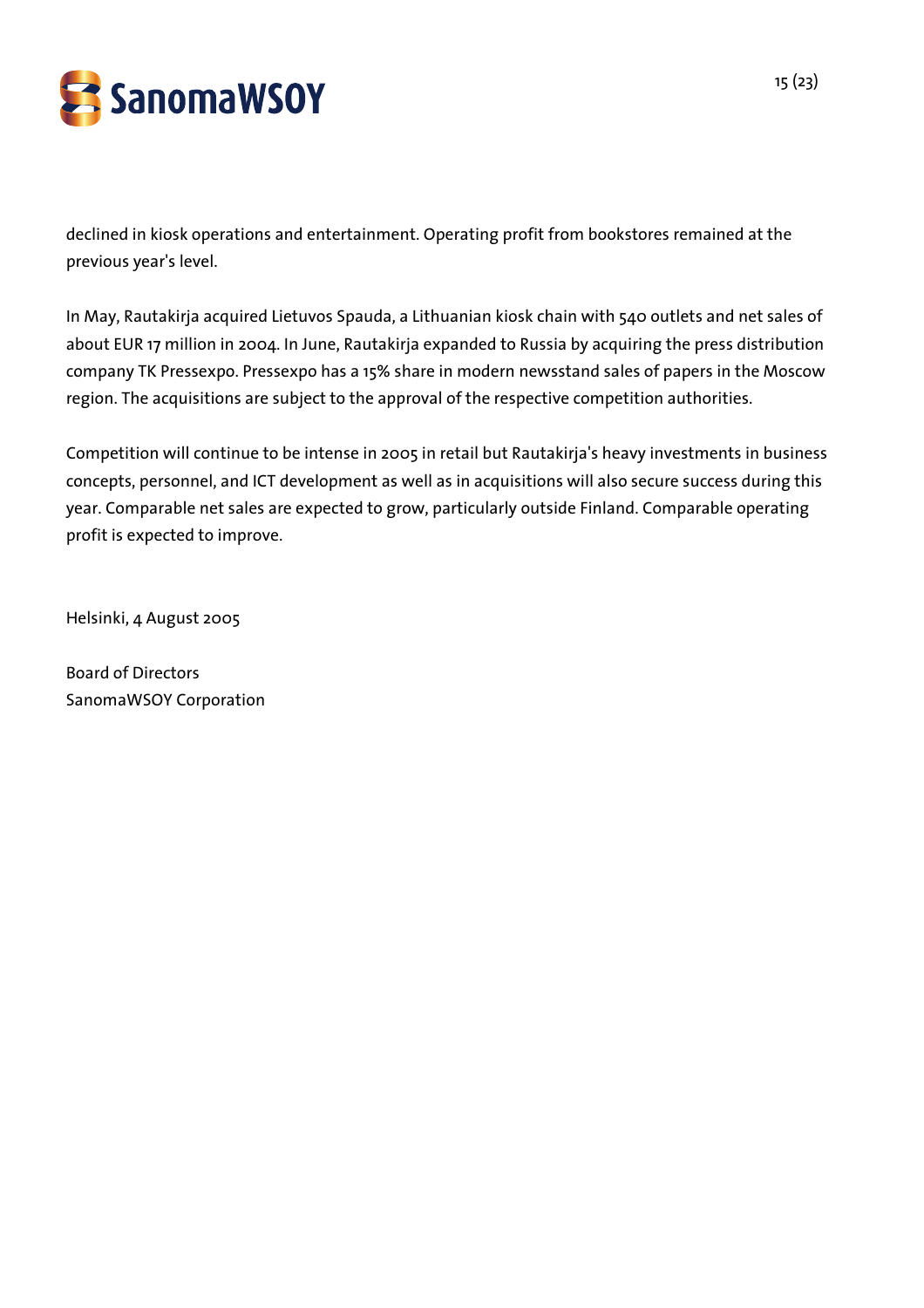

# INTERIM REPORT TABLES

Figures are unaudited.

# **GROUP INCOME STATEMENT**

| <b>EUR million</b>                      | 1-6/2005  | 1-6/2004           | Change,%          | 1-12/2004  |
|-----------------------------------------|-----------|--------------------|-------------------|------------|
|                                         |           |                    |                   |            |
| <b>NET SALES</b>                        | 1,249.6   | 1,170.1            | 6.8               | 2,491.1    |
| Other operating income                  | 26.9      | 31.6               | $-14.8$           | 81.7       |
| Materials and services                  | 548.3     | 523.6              | 4.7               | 1,133.4    |
| Personnel expenses                      | 290.3     | 273.4              | 6.2               | 554.2      |
| Other operating expenses                | 237.5     | 225.2              | 5.4               | 466.2      |
| Depreciation and impairment losses      | 62.4      | 60.9               | 2.4               | 125.0      |
| <b>OPERATING PROFIT</b>                 | 138.1     | 118.6              | 16.5              | 294.0      |
| Share of result of associated companies | 5.8       | 4.4                | 30.6              | 6.5        |
| <b>Financial items</b>                  | $-14.8$   | $-5.8$             | 155.2             | $-28.9$    |
| <b>RESULT BEFORE TAXES</b>              | 129.1     | 117.2              | 10.2              | 271.6      |
|                                         |           |                    |                   |            |
| Income tax                              | $-40.7$   | $-33.4$            | 22.0              | $-67.8$    |
| <b>RESULT FOR THE PERIOD (TOTAL)</b>    | 88.4      | 83.8               | 5.5               | 203.8      |
| Minority interests                      | $-1.8$    | $-0.9$             | 99.9              | $-3.8$     |
| <b>NET RESULT FOR THE PERIOD</b>        | 86.6      | 82.9               | 4.5               | 200.0      |
|                                         |           |                    |                   |            |
|                                         |           |                    |                   |            |
| <b>GROUP BALANCE SHEET</b>              |           |                    |                   |            |
| <b>EUR million</b>                      | 30.6.2005 | 30.6.2004          | Change,%          | 31.12.2004 |
| <b>ASSETS</b>                           |           |                    |                   |            |
| <b>NON-CURRENT ASSETS</b>               |           |                    |                   |            |
| Tangible assets                         | 566.8     | 498.5              | 13.7              | 496.7      |
| Investment property                     | 23.1      | 41.2               | $-43.9$           | 32.1       |
| Goodwill                                | 1,317.6   | 1,087.2            | 21.2              | 1,246.6    |
| Other and the control of the company of | $\sim$    | $\overline{11000}$ | $\overline{1010}$ | $\sqrt{2}$ |

| <b>NON-CURRENT ASSETS</b>        |         |         |         |         |
|----------------------------------|---------|---------|---------|---------|
| Tangible assets                  | 566.8   | 498.5   | 13.7    | 496.7   |
| Investment property              | 23.1    | 41.2    | $-43.9$ | 32.1    |
| Goodwill                         | 1,317.6 | 1,087.2 | 21.2    | 1,246.6 |
| Other intangible assets          | 287.3   | 142.8   | 101.2   | 190.2   |
| Interest in associated companies | 65.0    | 61.7    | 5.4     | 58.5    |
| Investments                      | 21.7    | 36.1    | $-39.8$ | 21.2    |
| Deferred tax receivables         | 60.8    | 60.9    | $-0.2$  | 61.4    |
| <b>Receivables</b>               | 40.8    | 58.2    | $-29.9$ | 49.7    |
| <b>NON-CURRENT ASSETS, TOTAL</b> | 2,383.1 | 1,986.7 | 20.0    | 2,156.3 |
|                                  |         |         |         |         |
| <b>CURRENT ASSETS</b>            |         |         |         |         |
| Inventories                      | 156.9   | 106.8   | 46.9    | 144.2   |
| Receivables                      | 329.7   | 275.4   | 19.7    | 303.0   |
| Liquidities                      | 61.4    | 62.2    | $-1.1$  | 85.8    |
| <b>CURRENT ASSETS, TOTAL</b>     | 548.0   | 444.3   | 23.3    | 532.9   |
|                                  |         |         |         |         |
| <b>ASSETS, TOTAL</b>             | 2,931.1 | 2,431.0 | 20.6    | 2,689.2 |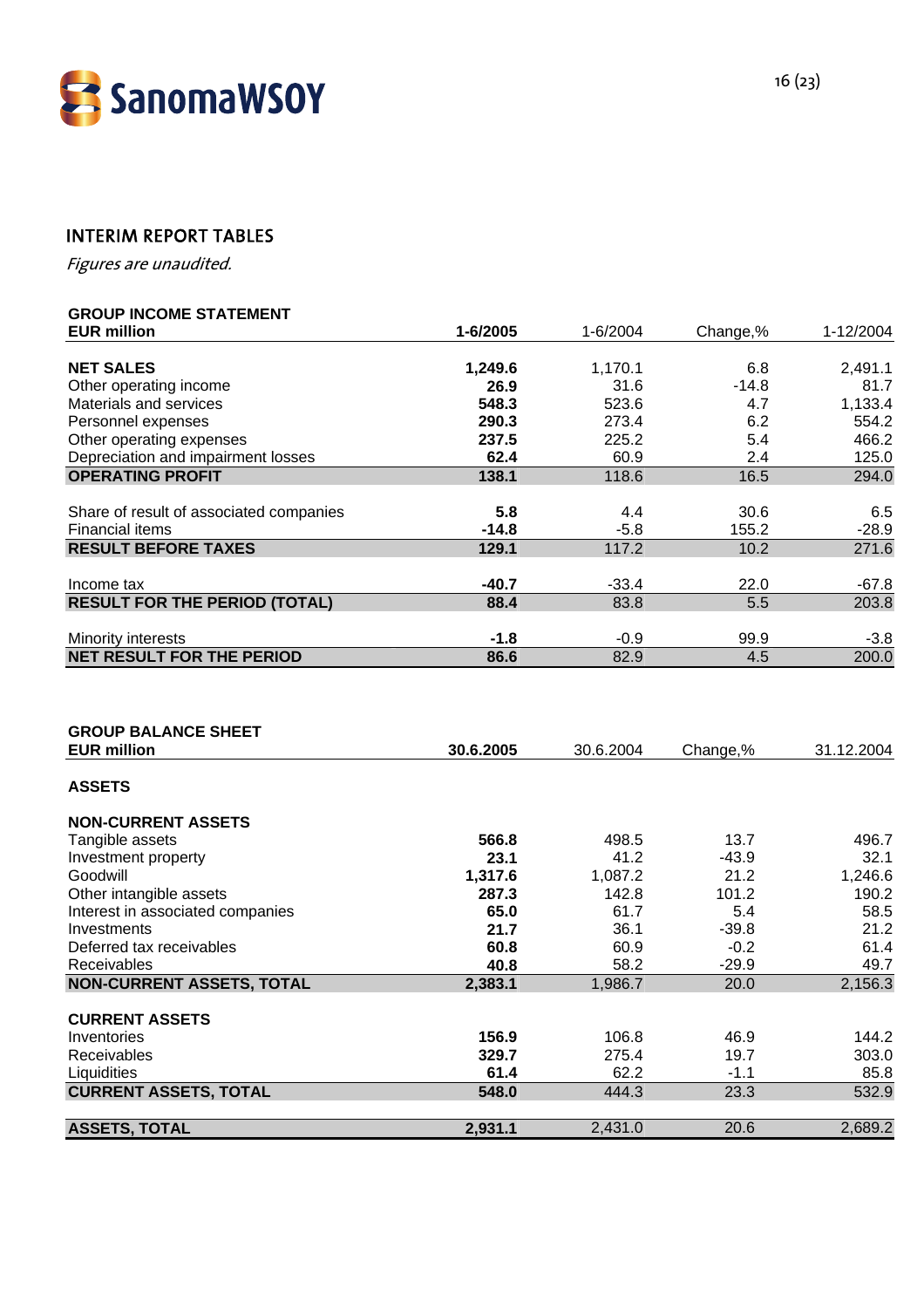

#### **EQUITY AND LIABILITIES**

| <b>EQUITY</b>                        |         |         |        |         |
|--------------------------------------|---------|---------|--------|---------|
| Share capital                        | 65.8    | 68.9    | $-4.5$ | 65.8    |
| Other equity                         | 869.3   | 781.3   | 11.3   | 904.9   |
|                                      | 935.2   | 850.3   | 10.0   | 970.7   |
| Minority interest                    | 13.9    | 13.7    | 1.5    | 15.3    |
| <b>EQUITY, TOTAL</b>                 | 949.1   | 864.0   | 9.9    | 986.0   |
| <b>LONG-TERM LIABILITIES</b>         |         |         |        |         |
| Deferred tax liabilities             | 101.1   | 61.8    | 63.6   | 81.4    |
| <b>Pension liabilities</b>           | 62.0    | 46.7    | 32.6   | 59.6    |
| Provisions                           | 17.8    | 16.4    | 8.4    | 15.4    |
| Interest-bearing liabilities         | 421.1   | 383.4   | 9.8    | 382.5   |
| <b>Other liabilities</b>             | 25.8    | 23.3    | 10.9   | 23.4    |
| <b>CURRENT LIABILITIES</b>           |         |         |        |         |
| Provisions                           | 12.9    | 10.7    | 20.5   | 12.9    |
| Interest-bearing liabilities         | 740.1   | 441.3   | 67.7   | 512.3   |
| <b>Other liabilities</b>             | 601.4   | 583.5   | 3.1    | 615.7   |
| <b>LIABILITIES, TOTAL</b>            | 1,982.1 | 1,567.1 | 26.5   | 1,703.2 |
| <b>EQUITY AND LIABILITIES, TOTAL</b> | 2,931.1 | 2,431.0 | 20.6   | 2,689.2 |

| <b>GROUP CASH FLOW STATEMENT</b>                |          |          |          |           |
|-------------------------------------------------|----------|----------|----------|-----------|
| <b>EUR million</b>                              | 1-6/2005 | 1-6/2004 | Change,% | 1-12/2004 |
|                                                 |          |          |          |           |
| Operating profit                                | 138.1    | 118.6    | 16.5     | 294.0     |
| Adjustments to operating profit                 | 32.0     | 36.4     | $-11.9$  | 56.1      |
| Change in working capital                       | $-72.8$  | $-30.8$  | 136.5    | 10.9      |
| Financial items and taxes                       | $-40.7$  | $-38.7$  | 5.1      | $-124.5$  |
| Cash flow from operations                       | 56.7     | 85.5     | $-33.6$  | 236.5     |
|                                                 |          |          |          |           |
| Cash flow from investments                      | $-150.6$ | 3.8      |          | $-55.4$   |
| Cash flow before financing                      | $-93.9$  | 89.3     |          | 181.1     |
|                                                 |          |          |          |           |
| Cash flow from financing                        | 69.0     | $-163.8$ |          | $-231.9$  |
|                                                 |          |          |          |           |
| <b>CHANGE IN LIQUIDITIES ACCORDING TO</b>       |          |          |          |           |
| THE CASH FLOW STATEMENT                         | $-24.9$  | $-74.5$  | $-66.6$  | $-50.8$   |
| Exchange rate differences under liquidities     | 0.5      | 7.9      | $-93.1$  | 7.8       |
| Net increase (+)/decrease (-) in liquidities    | $-24.4$  | $-66.6$  | $-63.4$  | $-43.0$   |
|                                                 |          |          |          |           |
| Liquidities according to the balance sheet at 1 |          |          |          |           |
| Jan.                                            | 85.8     | 128.8    | $-33.4$  | 128.8     |
| Liquidities according to the balance sheet at   |          |          |          |           |
| 30 June / 31 Dec.                               | 61.4     | 62.2     | $-1.3$   | 85.8      |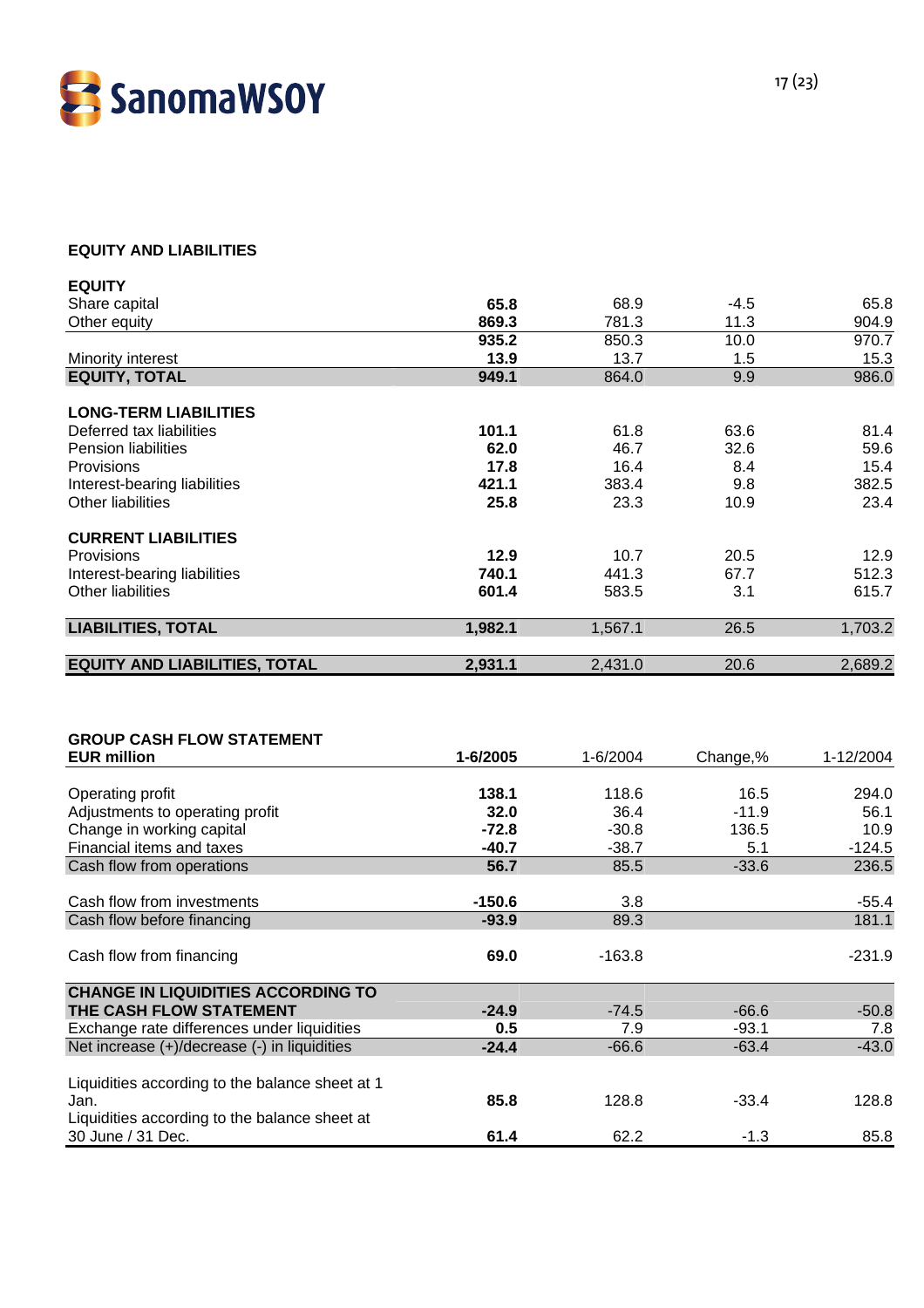

#### **CHANGES IN EQUITY**

| <b>EUR million</b>                        |          |          | <b>SHARE</b><br><b>CAPITAL</b> | <b>OTHER</b><br><b>EQUITY</b> |          | <b>MINORITY</b><br><b>INTEREST</b> | <b>TOTAL</b> |
|-------------------------------------------|----------|----------|--------------------------------|-------------------------------|----------|------------------------------------|--------------|
| <b>EQUITY 1.1.2004</b>                    |          |          | 68.9                           | 847.1                         |          | 11.7                               | 927.7        |
| Granted options / expenses                |          |          |                                | 1.6                           |          |                                    | 1.6          |
| Change in translation differences         |          |          |                                | 3.1                           |          | 0.0                                | 3.1          |
| Profit for the period                     |          |          |                                | 82.9                          |          | 0.9                                | 83.8         |
| <b>Dividends</b>                          |          |          |                                | $-153.1$                      |          | $-1.2$                             | $-154.3$     |
| Change in minority interests              |          |          |                                |                               |          | 2.3                                | 2.3          |
| Other changes                             |          |          |                                | $-0.2$                        |          |                                    | $-0.2$       |
| <b>EQUITY 30.6.2004</b>                   |          |          | 68.9                           | 781.3                         |          | 13.7                               | 864.0        |
| <b>EQUITY 31.12.2004</b>                  |          |          | 65.8                           | 904.9                         |          | 15.3                               | 986.0        |
| Impact of implementing IAS 32 and IAS 39, |          |          |                                |                               |          |                                    |              |
| derivatives                               |          |          |                                | $-1.2$                        |          |                                    | $-1.2$       |
| Impact of implementing IAS 32 and IAS 39, |          |          |                                |                               |          |                                    |              |
| convertible bond                          |          |          |                                | $-0.9$                        |          |                                    | $-0.9$       |
| EQUITY 1.1.2005, ADJUSTED                 |          |          | 65.8                           | 902.8                         |          | 15.3                               | 983.9        |
| Share issue                               |          |          | 0.0                            | 0.3                           |          |                                    | 0.3          |
| Granted options / expenses                |          |          |                                | 2.4                           |          |                                    | 2.4          |
| Change in translation differences         |          |          |                                | $-0.2$                        |          | 0.1                                | $-0.1$       |
| Profit for the period                     |          |          |                                | 86.6                          |          | 1.8                                | 88.4         |
| <b>Dividends</b>                          |          |          |                                | $-122.5$                      |          | $-0.1$                             | $-122.6$     |
| Change in minority interests              |          |          |                                |                               |          | $-3.2$                             | $-3.2$       |
| Other changes                             |          |          |                                | $-0.1$                        |          |                                    | $-0.1$       |
| <b>EQUITY 30.6.2005</b>                   |          |          | 65.8                           | 869.3                         |          | 13.9                               | 949.1        |
| <b>NET SALES BY BUSINESS</b>              | $1 - 3/$ | $4 - 6/$ | $1 - 3/$                       | $4 - 61$                      | $7 - 9/$ | $10 - 12/$                         | $1 - 12/$    |
|                                           |          |          |                                |                               |          |                                    |              |
| <b>EUR million</b>                        | 2005     | 2005     | 2004                           | 2004                          | 2004     | 2004                               | 2004         |
| <b>SANOMA MAGAZINES</b>                   |          |          |                                |                               |          |                                    |              |
| Sanoma Uitgevers                          | 117.8    | 134.7    | 119.3                          | 130.3                         | 125.3    | 153.9                              | 528.8        |
| Sanoma Magazines<br>International         | 39.7     | 53.1     | 31.6                           | 36.0                          | 31.9     | 38.8                               | 138.3        |
| Sanoma Magazines                          |          |          |                                |                               |          |                                    |              |
| Belgium                                   | 47.3     | 46.0     | 47.5                           | 49.6                          | 44.5     | 44.4                               | 186.0        |
| Sanoma Magazines                          |          |          |                                |                               |          |                                    |              |
| Finland                                   | 41.4     | 46.5     | 43.1                           | 43.0                          | 40.9     | 47.8                               | 174.8        |
| Aldipress                                 | 28.0     | 29.8     | 26.2                           | 28.7                          | 29.6     | 31.2                               | 115.7        |
| Eliminations                              | $-14.7$  | $-14.3$  | $-14.1$                        | $-14.8$                       | $-16.4$  | $-14.5$                            | $-59.8$      |

| <b>TOTAL</b>             | 259.5   | 295.8   | 253.7   | 272.6   | 255.8   | 301.7   | 1,083.7  |
|--------------------------|---------|---------|---------|---------|---------|---------|----------|
|                          |         |         |         |         |         |         |          |
| <b>SANOMA</b>            |         |         |         |         |         |         |          |
| <b>Helsingin Sanomat</b> | 64.6    | 66.2    | 63.1    | 63.0    | 60.3    | 68.0    | 254.4    |
| Ilta-Sanomat             | 22.1    | 24.2    | 22.1    | 24.9    | 24.2    | 23.9    | 95.2     |
| Sanoma Lehtimedia        | 11.7    | 12.7    | 11.2    | 12.2    | 11.3    | 13.1    | 47.9     |
| <b>Others</b>            | 42.2    | 44.1    | 35.0    | 36.8    | 36.4    | 39.6    | 147.7    |
| Eliminations             | $-32.0$ | $-32.8$ | $-27.3$ | $-27.3$ | $-26.8$ | $-28.7$ | $-110.0$ |
| <b>TOTAL</b>             | 108.6   | 114.4   | 104.1   | 109.6   | 105.5   | 116.0   | 435.2    |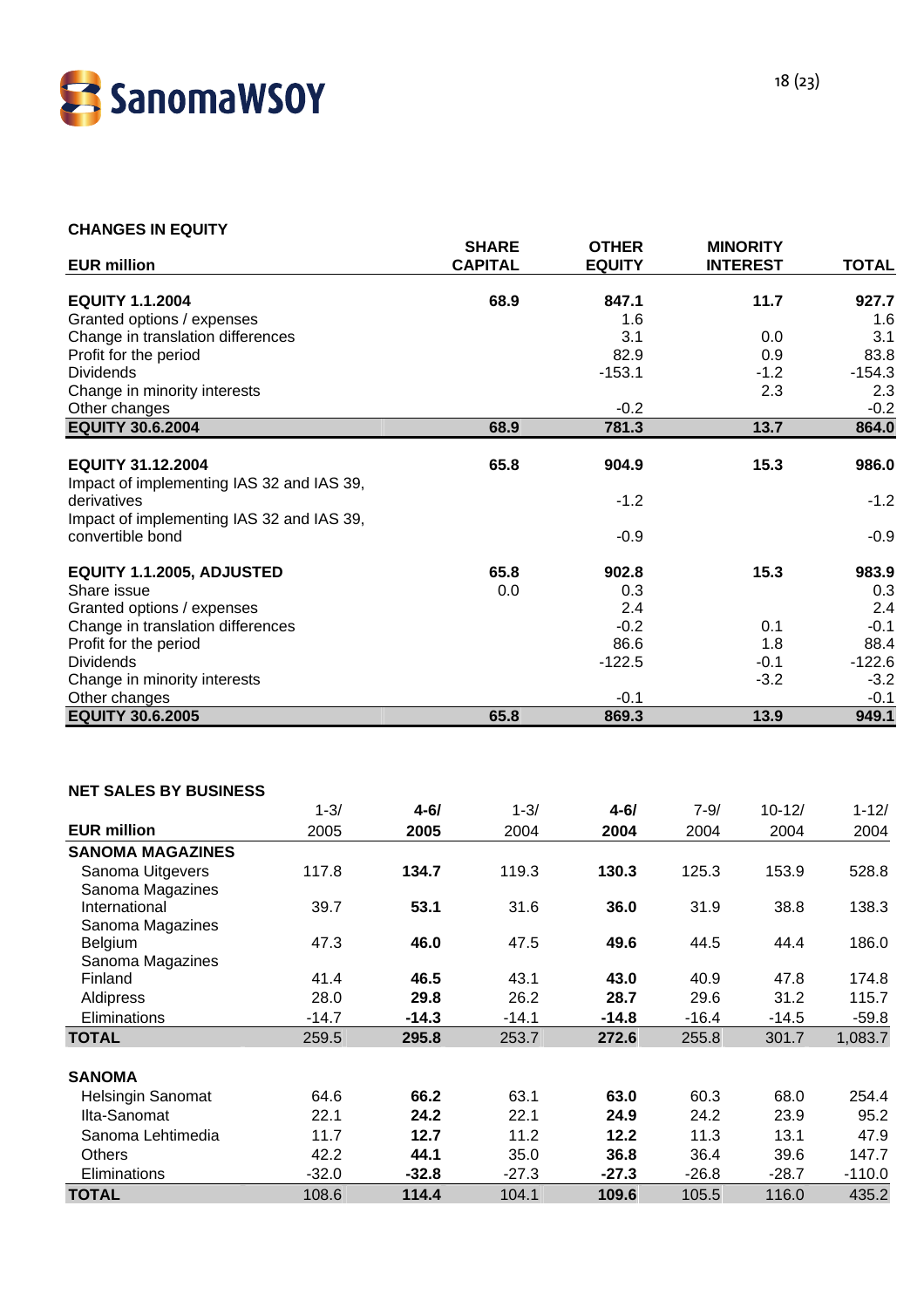

| <b>WSOY</b>                         |         |                                              |         |                                              |         |         |         |
|-------------------------------------|---------|----------------------------------------------|---------|----------------------------------------------|---------|---------|---------|
| <b>Educational publishing</b>       | 12.8    | 61.3                                         | 4.0     | 18.8                                         | 12.8    | 53.4    | 89.0    |
| Publishing                          | 23.4    | 19.9                                         | 27.6    | 15.0                                         | 18.4    | 28.6    | 89.7    |
| Printing                            | 13.9    | 13.7                                         | 15.2    | 13.6                                         | 14.6    | 15.6    | 59.0    |
| <b>Diaries</b>                      | 0.8     | 2.4                                          | 1.3     | 2.2                                          | 11.8    | 15.0    | 30.3    |
| <b>Others</b>                       | 1.3     | 1.3                                          | 1.2     | 1.2                                          | 1.3     | 1.4     | 5.1     |
| Eliminations                        | $-3.9$  | $-4.7$                                       | $-6.6$  | $-2.2$                                       | $-5.5$  | $-4.9$  | $-19.1$ |
| <b>TOTAL</b>                        | 48.3    | 93.9                                         | 42.8    | 48.6                                         | 53.4    | 109.1   | 253.9   |
| <b>SWELCOM</b>                      |         |                                              |         |                                              |         |         |         |
| Nelonen                             | 17.2    | 18.9                                         | 15.9    | 18.2                                         | 13.2    | 20.2    | 67.6    |
| <b>Others</b>                       | 13.0    | 12.6                                         | 13.6    | 12.3                                         | 12.4    | 13.0    | 51.2    |
| Eliminations                        | $-0.4$  | $-0.3$                                       | $-0.3$  | $-0.3$                                       | $-0.3$  | $-0.3$  | $-1.3$  |
| <b>TOTAL</b>                        | 29.8    | 31.1                                         | 29.2    | 30.1                                         | 25.4    | 32.8    | 117.5   |
| <b>RAUTAKIRJA</b>                   |         |                                              |         |                                              |         |         |         |
| Kiosk operations                    | 81.9    | 86.7                                         | 81.7    | 88.5                                         | 89.5    | 92.5    | 352.3   |
| Press distribution                  | 22.7    | 24.4                                         | 19.0    | 20.6                                         | 19.9    | 20.0    | 79.5    |
| <b>Bookstores</b>                   | 27.9    | 22.6                                         | 27.6    | 20.8                                         | 34.0    | 47.3    | 129.7   |
| Entertainment                       | 16.2    | 13.7                                         | 14.5    | 11.6                                         | 13.9    | 16.8    | 56.8    |
| <b>Others</b>                       | 2.5     | 0.0                                          | 12.2    | 14.2                                         | 14.6    | 11.8    | 52.8    |
| Eliminations                        | $-2.6$  | $-2.9$                                       | $-2.7$  | $-3.0$                                       | $-2.6$  | $-3.0$  | $-11.3$ |
| <b>TOTAL</b>                        | 148.6   | 144.5                                        | 152.4   | 152.6                                        | 169.2   | 185.5   | 659.7   |
| Other companies and                 |         |                                              |         |                                              |         |         |         |
| eliminations                        | $-12.5$ | $-12.2$                                      | $-13.6$ | $-12.0$                                      | $-15.6$ | $-17.8$ | $-59.0$ |
| <b>TOTAL</b>                        | 582.1   | 667.5                                        | 568.6   | 601.5                                        | 593.7   | 727.3   | 2,491.1 |
|                                     |         |                                              |         |                                              |         |         |         |
|                                     |         |                                              |         |                                              |         |         |         |
| <b>OPERATING PROFIT BY DIVISION</b> | 1.21    | $\overline{A}$ $\overline{C}$ $\overline{I}$ | 1.21    | $\overline{A}$ $\overline{C}$ $\overline{I}$ | 701     | 10.101  | 1.101   |

|                     | $1 - 3/$ | $4 - 6/$ | $1 - 3/$ | $4 - 61$ | $7 - 9/$ | $10 - 12/$ | $1 - 12/$ |
|---------------------|----------|----------|----------|----------|----------|------------|-----------|
| <b>EUR million</b>  | 2005     | 2005     | 2004     | 2004     | 2004     | 2004       | 2004      |
| Sanoma Magazines    | 25.5     | 40.3     | 23.9     | 44.6     | 26.1     | 42.4       | 137.1     |
| Sanoma              | 13.9     | 16.6     | 11.3     | 13.2     | 23.9     | 22.5       | 70.8      |
| <b>WSOY</b>         | $-7.1$   | 28.1     | 1.1      | 5.7      | 9.4      | 12.9       | 29.1      |
| SWelcom             | 2.7      | 2.1      | 0.9      | 3.4      | 1.5      | 3.8        | 9.6       |
| Rautakirja          | 13.8     | 4.0      | 8.5      | 7.0      | 13.3     | 18.4       | 47.2      |
| Other companies and |          |          |          |          |          |            |           |
| eliminations        | 0.0      | $-1.9$   | $-0.7$   | $-0.4$   | $-1.3$   | 2.7        | 0.3       |
| <b>TOTAL</b>        | 48.9     | 89.2     | 45.1     | 73.5     | 72.8     | 102.7      | 294.0     |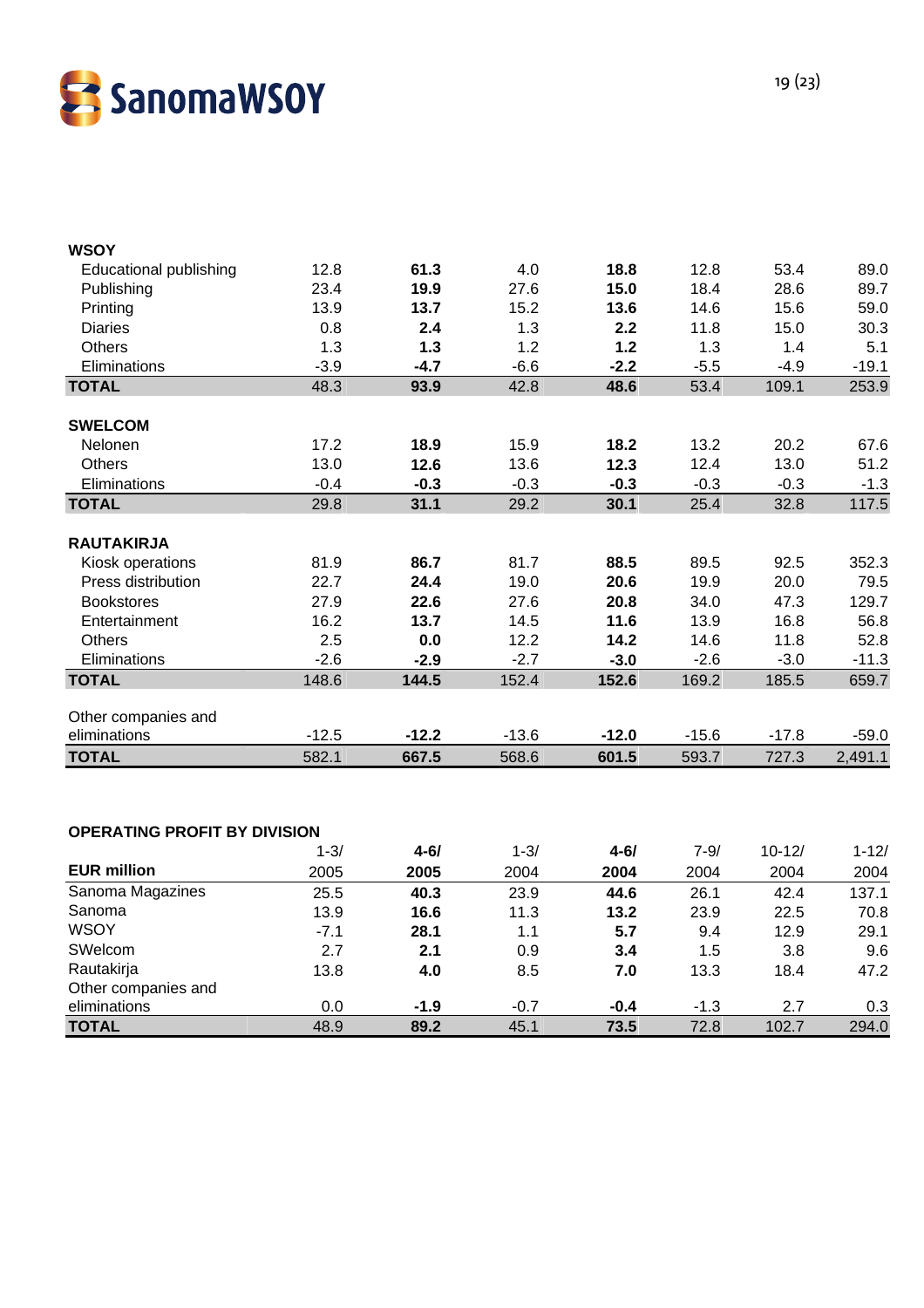

| <b>CONTINGENT LIABILITIES</b>                                          |           |           |          |            |
|------------------------------------------------------------------------|-----------|-----------|----------|------------|
| <b>EUR million</b>                                                     | 30.6.2005 | 30.6.2004 | Change,% | 31.12.2004 |
| <b>CONTINGENCIES FOR OWN</b>                                           |           |           |          |            |
| <b>COMMITMENTS</b>                                                     |           |           |          |            |
| Mortgages                                                              | 3.8       | 30.0      | $-87.3$  | 7.7        |
| Pledges                                                                | 15.2      | 13.3      | 14.1     | 15.2       |
| <b>Others</b>                                                          | 0.1       | 0.7       | $-91.8$  | 0.3        |
| <b>TOTAL</b>                                                           | 19.1      | 44.0      | $-56.7$  | 23.2       |
| <b>CONTINGENCIES GIVEN ON BEHALF OF</b><br><b>ASSOCIATED COMPANIES</b> |           |           |          |            |
| Guarantees                                                             | 13.6      | 15.9      | $-14.4$  | 15.4       |
| <b>CONTINGENCIES GIVEN ON BEHALF OF</b><br><b>OTHER COMPANIES</b>      |           |           |          |            |
| Guarantees                                                             | 1.2       | 18.2      | $-93.6$  | 18.1       |
| <b>OPERATING LEASE LIABILITIES</b>                                     |           |           |          |            |
| Premises                                                               | 233.4     | 211.6     | 10.3     | 218.1      |
| <b>Others</b>                                                          | 46.3      | 32.9      | 40.7     | 48.0       |
| <b>TOTAL</b>                                                           | 279.7     | 244.6     | 14.4     | 266.1      |
|                                                                        |           |           |          |            |
| <b>OTHER LIABILITIES</b>                                               | 90.6      | 91.7      | $-1.3$   | 94.6       |
|                                                                        |           |           |          |            |
| <b>CONTINGENT LIABILITIES, TOTAL</b>                                   | 404.1     | 414.4     | $-2.5$   | 417.4      |
|                                                                        |           |           |          |            |

| NOMINAL VALUE OF OPEN DERIVATIVE CONTRACTS |           |           |          |            |
|--------------------------------------------|-----------|-----------|----------|------------|
| <b>EUR million</b>                         | 30.6.2005 | 30.6.2004 | Change,% | 31.12.2004 |
|                                            |           |           |          |            |
| <b>INTEREST RATE DERIVATIVES</b>           |           |           |          |            |
| Options                                    |           |           |          |            |
| Purchased                                  | 100.0     | 340.0     | $-70.6$  | 100.0      |
| Written                                    | 54.8      | 254.8     | $-78.5$  | 54.8       |
| Interest rate swaps                        | 20.0      | 210.0     | $-90.5$  | 20.0       |
| <b>TOTAL</b>                               | 174.8     | 804.8     | $-78.3$  | 174.8      |
|                                            |           |           |          |            |
| <b>CURRENCY DERIVATIVES</b>                |           |           |          |            |
| Forward contracts                          | 4.8       | 12.0      | $-60.0$  | 13.5       |
| Options                                    |           |           |          |            |
| Purchased                                  |           |           |          | 33.0       |
| Written                                    |           |           |          | 33.0       |
| <b>TOTAL</b>                               | 4.8       | 12.0      | $-60.0$  | 79.6       |
|                                            |           |           |          |            |
| <b>TOTAL</b>                               | 179.5     | 816.7     | $-78.0$  | 254.3      |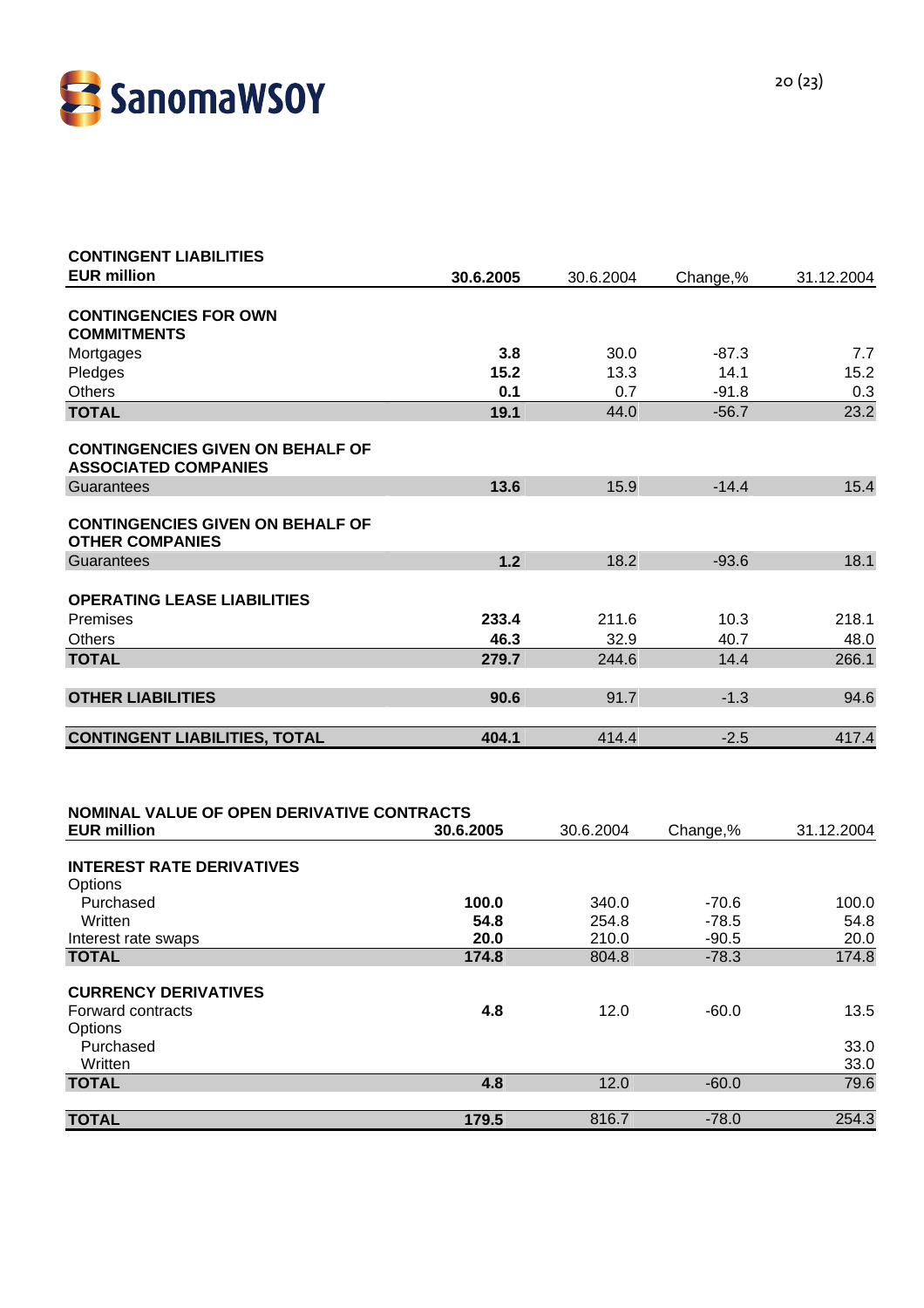

| <b>MARKET VALUE OF OPEN DERIVATIVE CONTRACTS</b>                    |               |               |                    |               |  |
|---------------------------------------------------------------------|---------------|---------------|--------------------|---------------|--|
| <b>EUR million</b>                                                  | 30.6.2005     | 30.6.2004     | Change,%           | 31.12.2004    |  |
| <b>INTEREST RATE DERIVATIVES</b><br>Options<br>Purchased<br>Written | 0.0<br>$-0.6$ | 0.5<br>$-2.8$ | $-99.9$<br>$-76.7$ | 0.1<br>$-0.6$ |  |
| Interest rate swaps                                                 | $-0.1$        | $-0.2$        | $-77.6$            | $-0.1$        |  |
| <b>TOTAL</b>                                                        | $-0.7$        | $-2.5$        | $-71.9$            | $-0.6$        |  |
| <b>CURRENCY DERIVATIVES</b><br>Forward contracts<br>Options         | 0.1           | $-0.1$        |                    | 0.1           |  |
| Purchased<br>Written                                                |               |               |                    | 0.0<br>$-1.0$ |  |
| <b>TOTAL</b>                                                        | 0.1           | $-0.1$        |                    | $-0.9$        |  |
| <b>TOTAL</b>                                                        | $-0.6$        | $-2.5$        | $-75.1$            | $-1.5$        |  |

Derivative contracts have been recorded to balance sheet as per 1.1.2005. Comparative data 2004 has been presented according to FAS principles.

#### **GROUP INCOME STATEMENT BY QUARTER**

|                               | $1 - 3/$ | $4 - 61$ | $1 - 3/$ | $4 - 6/$ | $7 - 9/$ | $10 - 12/$ | $1 - 12/$ |
|-------------------------------|----------|----------|----------|----------|----------|------------|-----------|
| <b>EUR million</b>            | 2005     | 2005     | 2004     | 2004     | 2004     | 2004       | 2004      |
|                               |          |          |          |          |          |            |           |
| <b>NET SALES</b>              | 582.1    | 667.5    | 568.6    | 601.5    | 593.7    | 727.3      | 2,491.1   |
| Other operating income        | 14.5     | 12.5     | 14.9     | 16.7     | 19.5     | 30.6       | 81.7      |
| Materials and services        | 263.6    | 284.7    | 256.4    | 267.2    | 280.7    | 329.2      | 1,133.4   |
| Personnel expenses            | 143.0    | 147.3    | 135.9    | 137.4    | 126.3    | 154.5      | 554.2     |
| Other operating expenses      | 111.7    | 125.8    | 115.4    | 109.8    | 106.1    | 134.8      | 466.2     |
| Depreciation and impairment   |          |          |          |          |          |            |           |
| losses                        | 29.4     | 33.0     | 30.7     | 30.2     | 27.3     | 36.8       | 125.0     |
| <b>OPERATING PROFIT</b>       | 48.9     | 89.2     | 45.1     | 73.5     | 72.8     | 102.7      | 294.0     |
|                               |          |          |          |          |          |            |           |
| Share of result of associated |          |          |          |          |          |            |           |
| companies                     | 3.3      | 2.5      | 1.6      | 2.8      | 0.9      | 1.2        | 6.5       |
| Financial items               | $-6.1$   | $-8.6$   | $-0.6$   | $-5.2$   | $-8.0$   | $-15.1$    | $-28.9$   |
| <b>RESULT BEFORE TAXES</b>    | 46.0     | 83.1     | 46.2     | 71.0     | 65.7     | 88.7       | 271.6     |
|                               |          |          |          |          |          |            |           |
| Income tax                    | $-12.0$  | $-28.7$  | $-19.8$  | $-13.6$  | $-20.1$  | $-14.4$    | $-67.8$   |
| <b>RESULT FOR THE PERIOD</b>  |          |          |          |          |          |            |           |
| (TOTAL)                       | 34.0     | 54.4     | 26.4     | 57.4     | 45.7     | 74.3       | 203.8     |
|                               |          |          |          |          |          |            |           |
| Minority interests            | 0.4      | $-2.2$   | $0.0\,$  | $-0.9$   | $-0.1$   | $-2.8$     | $-3.8$    |
| <b>NET RESULT FOR THE</b>     |          |          |          |          |          |            |           |
| <b>PERIOD</b>                 | 34.4     | 52.2     | 26.4     | 56.5     | 45.6     | 71.5       | 200.0     |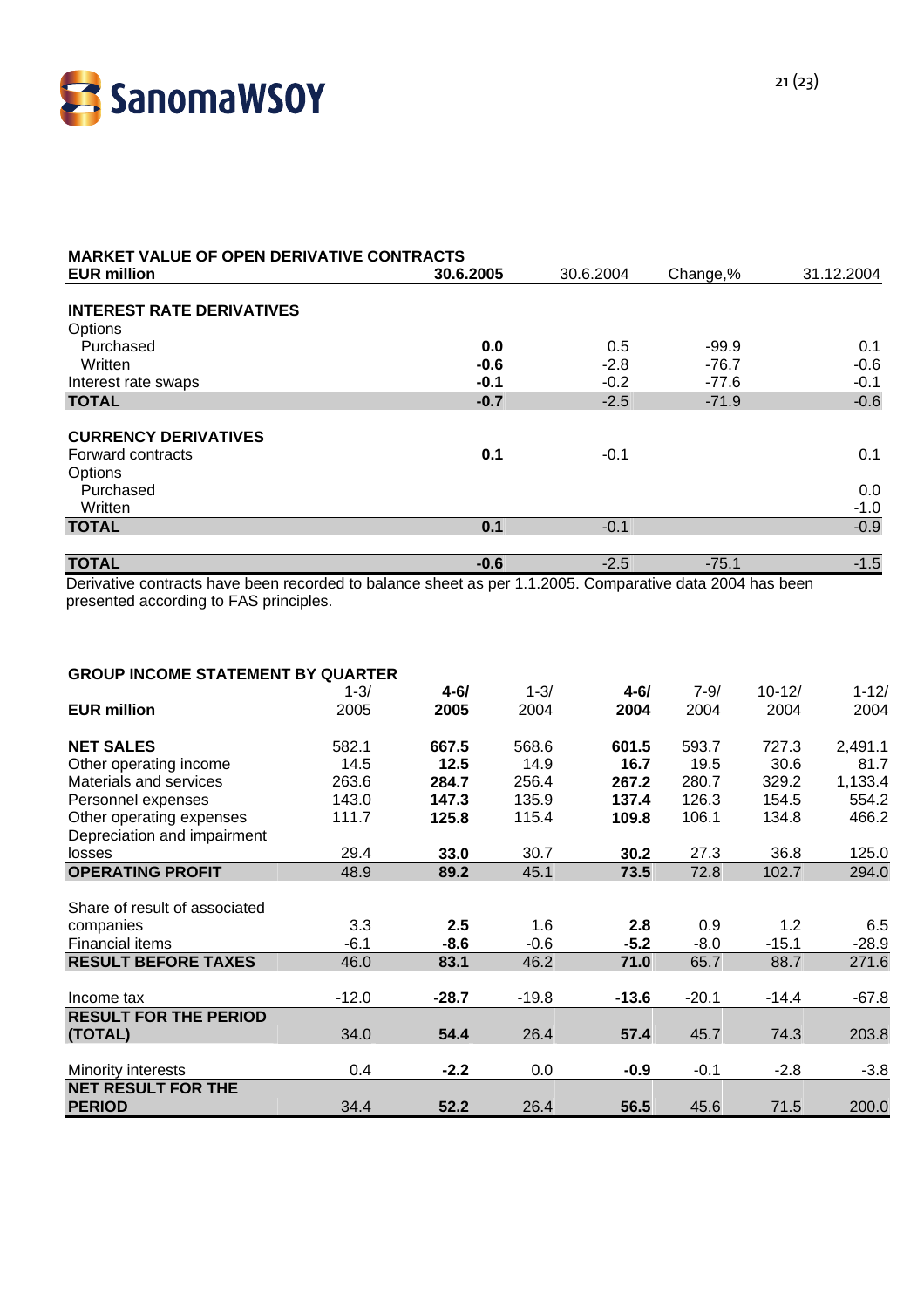

# **RECONCILIATION OF THE NET RESULT FOR THE PERIOD**

| <b>EUR million</b>                             | 1-6/2004 | 1-12/2004 |
|------------------------------------------------|----------|-----------|
| NET RESULT FOR THE PERIOD ACCORDING TO FAS     | 45.8     | 134.1     |
| <b>IMPACTS OF THE TRANSITION TO IFRS</b>       |          |           |
| Amortisation of goodwill and intangible assets | 38.2     | 82.1      |
| <b>Pensions</b>                                | $-0.9$   | $-6.9$    |
| Deferred taxes                                 | 2.5      | 5.1       |
| Stock options                                  | $-1.6$   | $-3.2$    |
| Valuation of inventories                       | 2.2      | $-3.9$    |
| Connection fees                                | $-1.0$   | $-1.9$    |
| Provisions                                     | $-0.3$   | $-1.9$    |
| Interest of equity loan                        | $-0.4$   | $-0.8$    |
| Finance leases                                 | $-0.2$   | $-0.4$    |
| Other adjustments                              | $-1.5$   | $-2.2$    |
| <b>ADJUSTMENTS TOTAL</b>                       | 37.1     | 65.9      |
| NET RESULT FOR THE PERIOD ACCORDING TO IFRS    | 82.9     | 200.0     |

#### **RECONCILIATION OF THE EQUITY**

| <b>EUR million</b>                             | 1.1.2004 | 30.6.2004 | 31.12.2004 |
|------------------------------------------------|----------|-----------|------------|
| <b>EQUITY ACCORDING TO FAS</b>                 | 1,102.9  | 996.9     | 1,075.2    |
| <b>IMPACTS OF THE TRANSITION TO IFRS</b>       |          |           |            |
| Capital notes                                  | -169.6   | $-168.0$  | $-155.8$   |
| Minority interests                             | 11.7     | 13.7      | 15.3       |
| Amortisation of goodwill and intangible assets |          | 38.2      | 82.1       |
| Pensions                                       | $-14.5$  | $-15.4$   | $-21.5$    |
| Deferred taxes                                 | $-12.6$  | $-10.2$   | $-7.5$     |
| Valuation of inventories                       | 6.6      | 8.8       | 2.7        |
| Connection fees                                | $-7.7$   | $-8.7$    | $-9.7$     |
| <b>Provisions</b>                              | 12.8     | 12.5      | 10.9       |
| Interest of equity loan                        | $-4.1$   | -4.5      | $-5.0$     |
| Finance leases                                 | 0.4      | 0.2       | 0.0        |
| Other adjustments                              | 1.8      | 0.3       | $-0.9$     |
| <b>ADJUSTMENTS TOTAL</b>                       | $-175.2$ | $-133.0$  | $-89.2$    |
| <b>EQUITY ACCORDING TO IFRS</b>                | 927.7    | 864.0     | 986.0      |